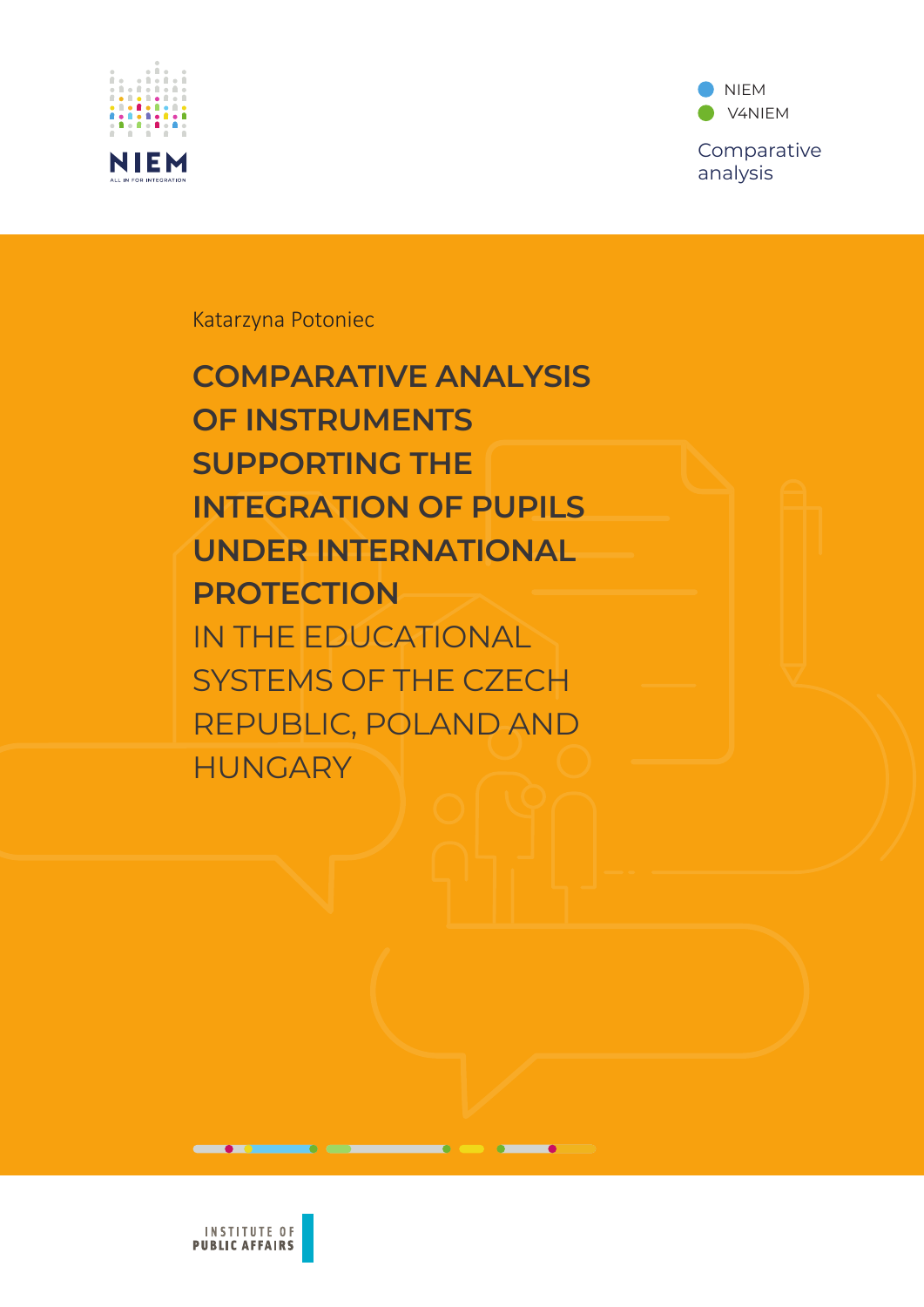COMPARATIVE ANALYSIS OF INSTRUMENTS SUPPORTING THE INTEGRATION OF PUPILS UNDER INTERNATIONAL PROTECTION IN THE EDUCATIONAL SYSTEMS OF THE CZECH REPUBLIC, POLAND AND HUNGARY

Katarzyna Potoniec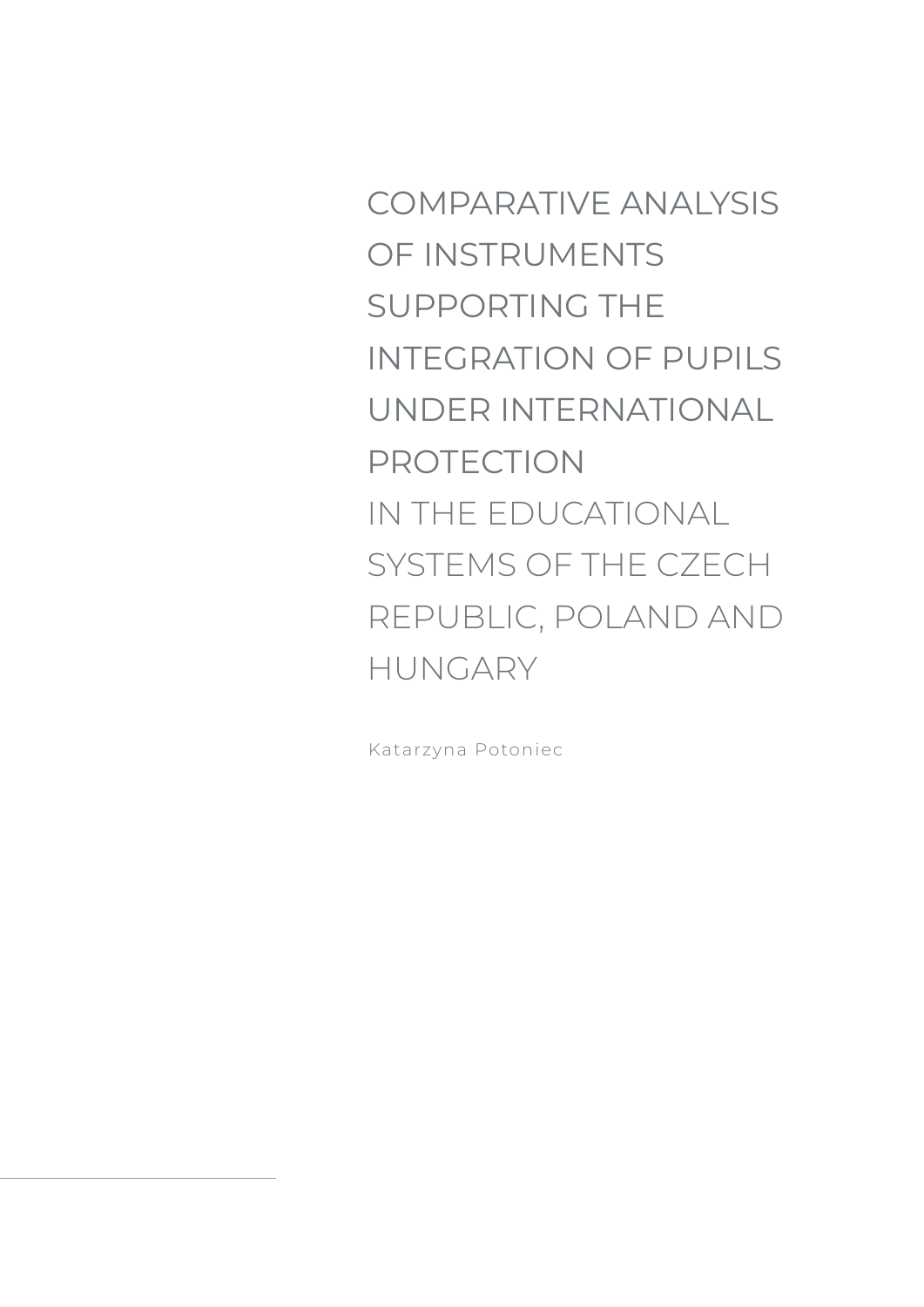







The publication was created with the support of





The publication is co-financed by the EU Asylum, Migration and Integration Fund within the NIEM project "National Integration Evaluation Mechanism. Measuring and improving integration of beneficia-<br>ries of international protection" and from the International Visegrad Fund within the project "V4NIEM 2020-2021: Towards common advocacy on integration", which is co-financed by the governments of the Czech Republic, Hungary, Poland and Slovakia. The mission of the fund is to develop sustainable regional cooperation in Central Europe.

#### www.forintegration.eu

Donors are not responsible for the content or use of the information. The authors are solely responsible for the content and opinions expressed herein.

December 2021 ISBN: 978-83-7689-394-5

#### People in Need

Migration Awareness Programme Šafaříkova 24 120 00, Prague Czech Republic www.clovekvtisni.cz migrace@peopleinneed.cz

#### Institute of Public Affairs

ul. Szpitalna 5 lok. 22 00-031, Warsaw Poland www.isp.org.pl isp@isp.org.pl

Marginal Mlynské Luhy 3 821 05, Bratislava Slovak Republic www.marginal.sk info@marginal.sk

#### Menedék

Hungarian Association for Migrants Népszínház utca 16. III. 3. 1081 Budapest, Hungary www.menedek.hu menedek@menedek.hu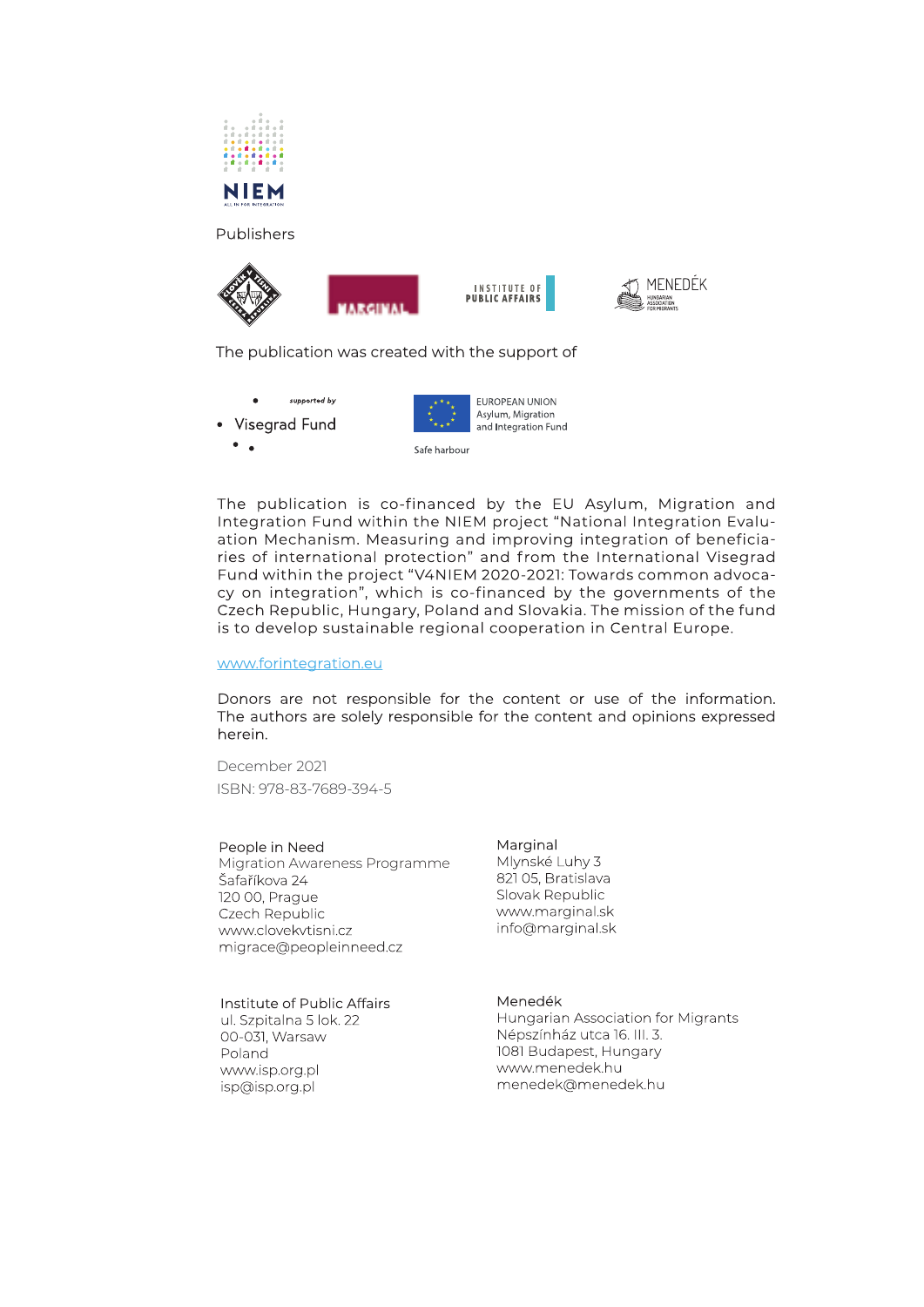# Table of Contents

#### Introduction

#### Chapter 1. The Czech Republic

1.1 Education of children under international protection in the Czech Republic

1.2 Instruments supporting the integration of children under international protection into the Czech educational system

1.3 Czech education policy towards the integration of children under international protection

1.4 Educational situation of children under international protection during the COVID-19 epidemic

1.5 Challenges related to the integration of children under international protection in the educational system of the Czech Republic

#### Chapter 2. Poland

2.1 Education of children under international protection in Poland 2.2 Instruments supporting the integration of children under international protection into the Polish educational system 2.3 Polish education policy towards the integration of children under international protection

2.4 Educational situation of children under international protection during the COVID-19 epidemic

2.5 Challenges related to the integration of children under international protection in the educational system of Poland

#### Chapter 3. Hungary

3.1 Education of children under international protection in Hungary 3.2 Instruments supporting the integration of children under international protection into the Hungarian educational system 3.3 Hungarian education policy towards the integration of children under international protection

3.4 Educational situation of children under international protection during the COVID-19 epidemic

3.5 Challenges related to the integration of children under international protection in the educational system of Hungary

#### Summary

#### References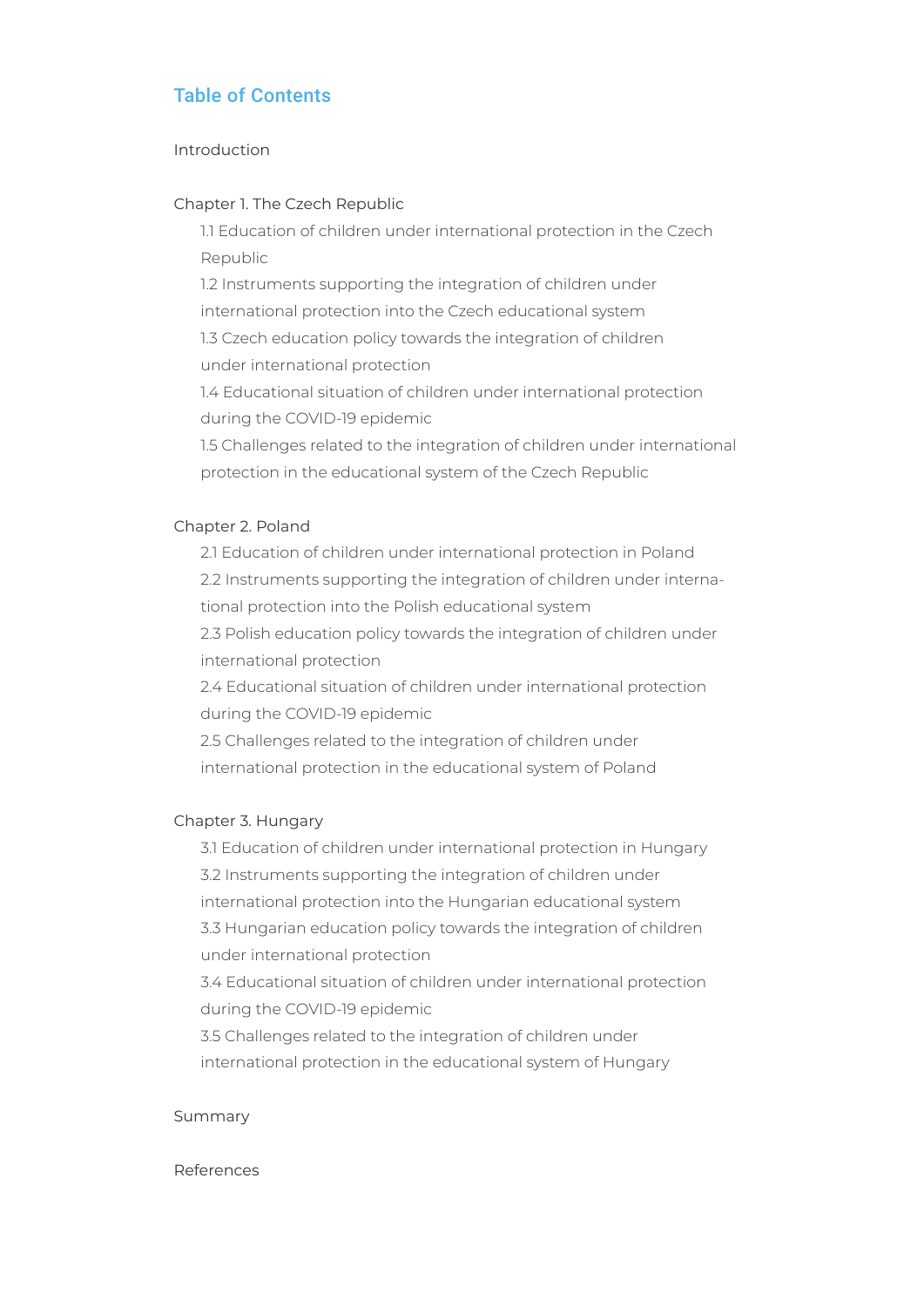### Introduction

The Charter of Fundamental Rights of the European Union states that everyone has the right to education (Art. 14). This right, in accordance with EU regulations, also applies to children with refugee experience. Member States are obliged to ensure access to education for minor children already at the stage of their applying for international protection (Directive of the European Parliament and of the Council of 26 June 2013, Art. 14). Pursuant to the provisions of the directive, education should be provided under similar conditions as for nationals, although it may be organized in centres for foreigners. Children should have access to preparatory classes where necessary, including language courses, to facilitate their participation in the mainstream education system. Children who have been granted international protection should have access to education under the same conditions as nationals of a given country (Directive of the European Parliament and of the Council of 13 December 2011, Art. 27).

The EU's common basic principles for the integration of immigrants also refer to education. The fifth principle emphasizes the importance of making effort in the field of education as it is essential to prepare migrants, and especially their children, for success and active participation in society, which brings positive effects not only for the individual but also for society as a whole.

The implications of these provisions for the educational policies of the member states are diverse. The education of students with refugee experience as well as tools supporting their integration in individual EU countries is also varied.

This study analyses the educational situation of students with refugee experience in three countries: the Czech Republic, Poland and Hungary. What is presented within its framework are the educational systems of the individual countries in the scope of educating children under international protection and asylum seekers, the instruments supporting integration and the educational policies of a given country towards the integration of this group of students. The main challenges faced by the educational systems of the countries are also discussed and – in light of the circumstances during the preparation of this analysis – there is a description of the situation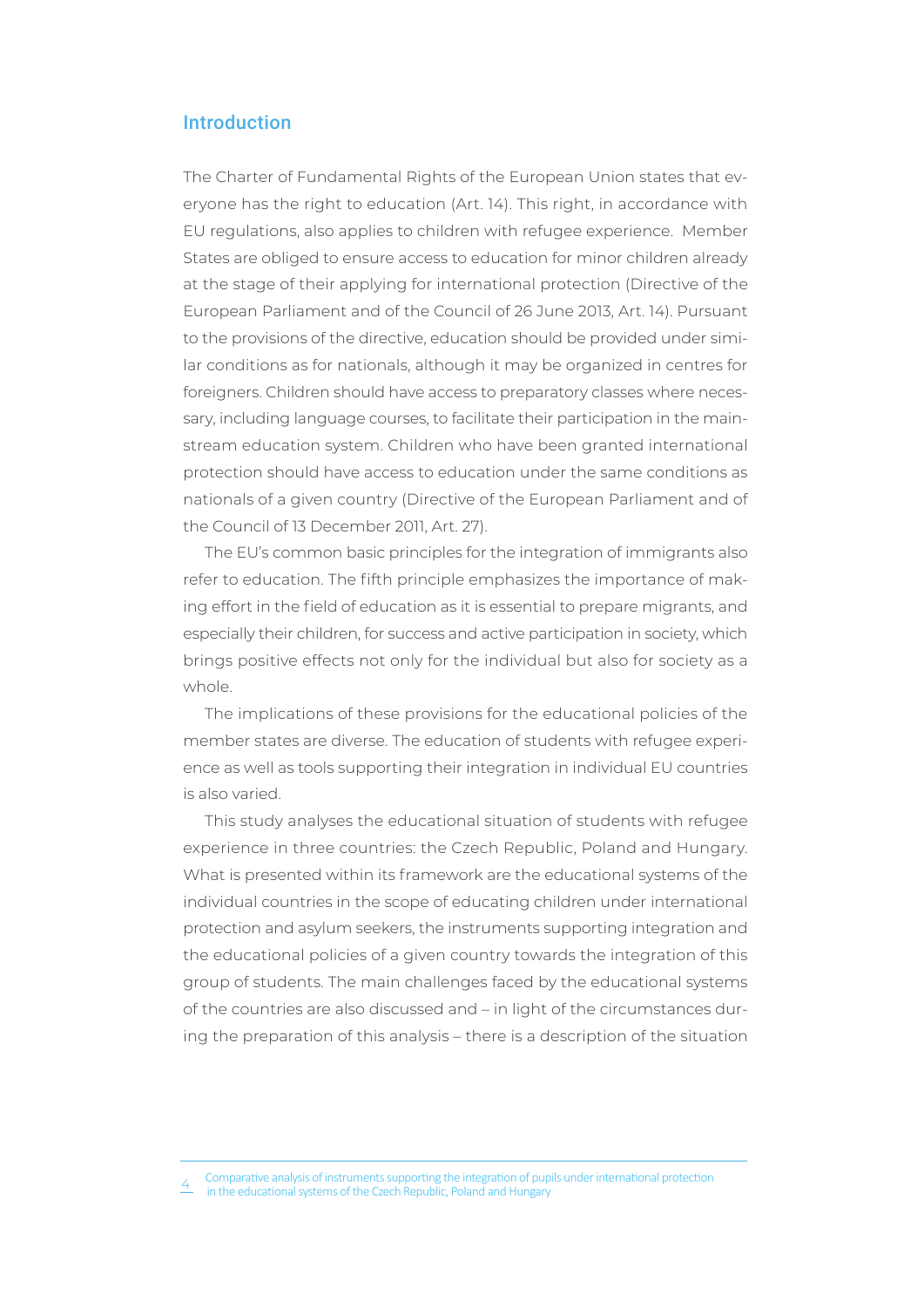of students with refugee experience during the COVID-19 pandemic. The summary formulates the basic conclusions drawn from the comparison of the situations in the Czech Republic, Poland and Hungary, along with recommendations for the educational policies of these countries.

This paper is based mainly on data collected during research carried out within the project "National Integration Evaluation Mechanism. Measuring and improving integration of beneficiaries of international protection", on the analyses of available studies and reports, and interviews with experts.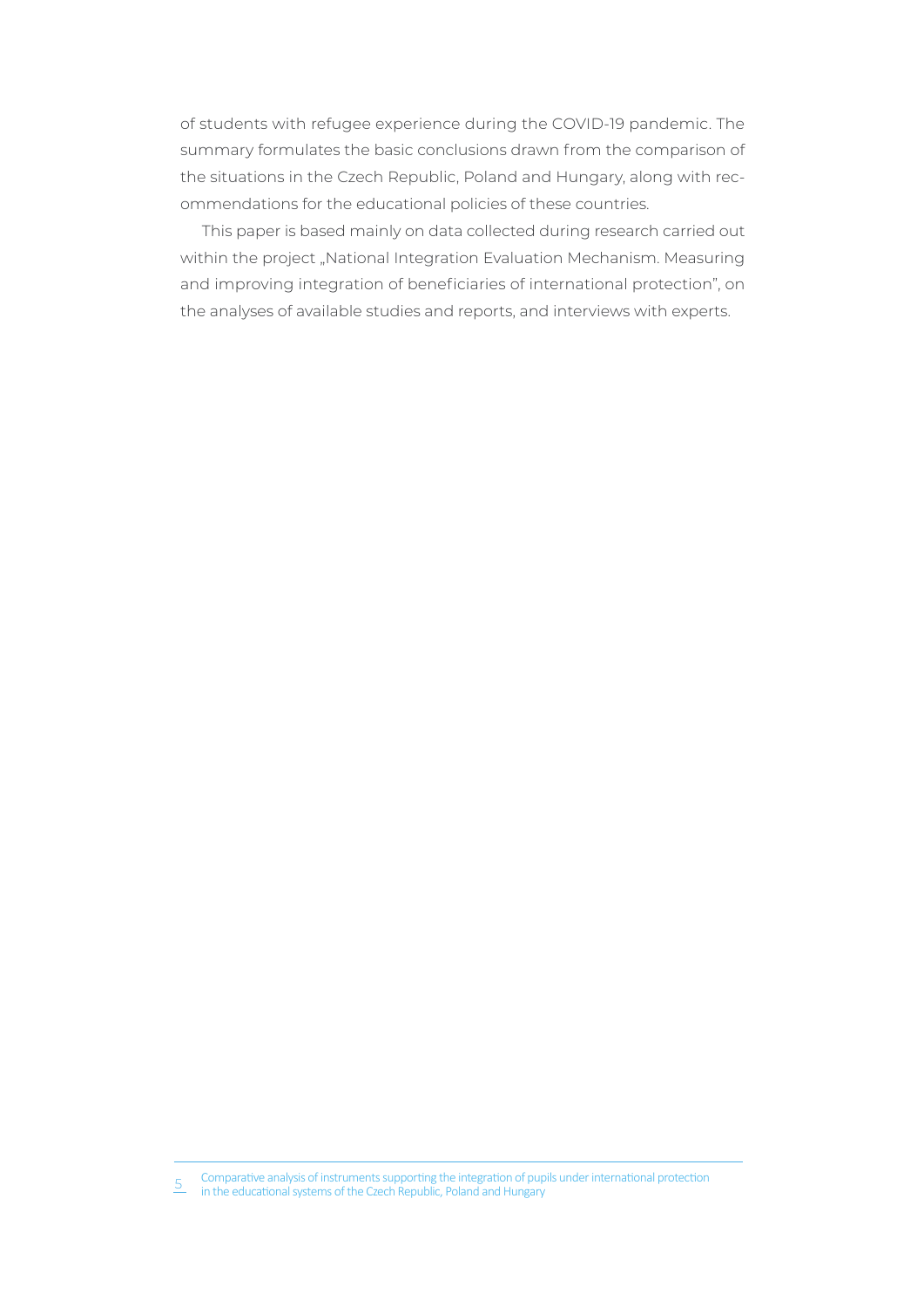#### Chapter 1. The Czech Republic

## 1.1 Education of children under international protection in the Czech Republic

The issues regarding the education of foreign children in the Czech Republic are regulated by Act 561/2004 of September 24, 2004, on pre-school, elementary, secondary, higher vocational and other education, the so-called School Act (Zákon 561/2004 Sb. o předškolním, základním, středním, vyšším odborném a jiném vzdělávání - školský zákon). Pursuant to § 20. all children residing in the Czech Republic, including asylum seekers and beneficiaries of international protection, are obliged to attend school. Compulsory education lasts until the age of seventeen. Children with refugee experience have access to education in the Czech Republic on the same terms as nationals of that country.

Foreign children, including asylum seekers or those under international protection, are not treated as a separate group under Czech legislation. They fall under the category of children with special educational needs (§ 16 of Act No. 561/2004). The premise for this is, first of all, the children's insufficient knowledge of the language of instruction and their different cultural environment (Ordinance No. 27/2016 on the education of pupils with special educational needs and gifted students; Vyhláška 27/2016 Sb. o vzdělávání žáků se speciálními vzdělávacími potřebami a žáků nadaných).

In the 2020/2021 school year, a total of 287 pupils under international protection studied in Czech elementary schools and 61 pupils in secondary schools. There is no detailed data on this subject.

## 1.2 Instruments supporting the integration of children under international protection into the Czech educational system

Czech legislation allows for specially dedicated support for foreign students to prepare them for learning in Czech schools. Pursuant to the provisions of the School Act (§ 20), all foreign students (including asylum seekers and those under protection) who are just starting elementary education or who have been in the compulsory education in the Czech Republic for no longer than 24 months, are entitled to free preparatory classes. The aim of the support is to integrate the children into the education system at the level of the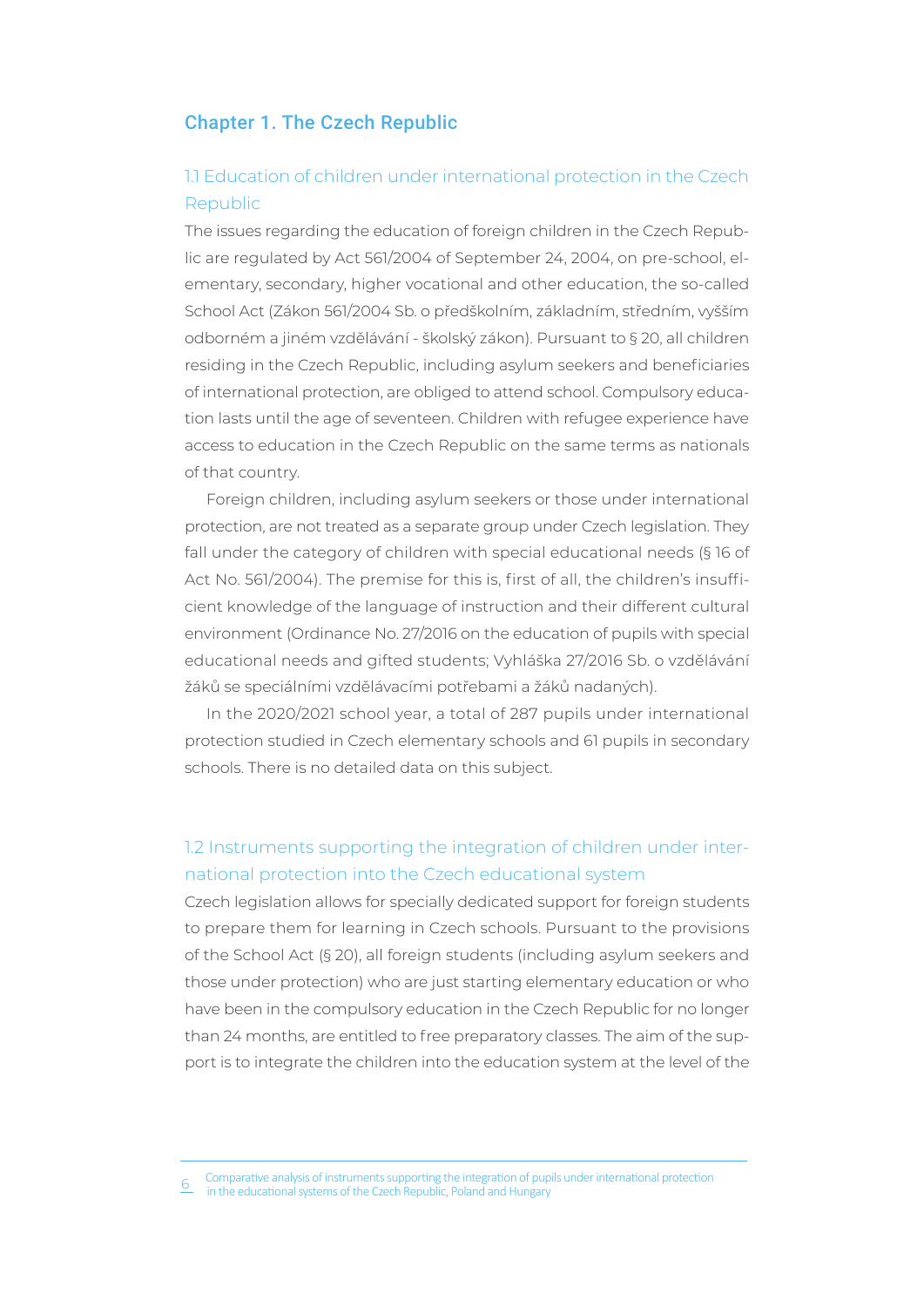primary school curriculum and involves Czech language learning adapted to the needs of foreign students. The number of hours of language preparation lessons is from 100 to 200 hours. The scope of support for each student is determined by the school head on the basis of initial knowledge verification. In each region, there is at least one school that is responsible for conducting language preparation classes in the form of stationary or remote classes. According to the changes currently being introduced, schools where the share of foreign students in the total number of students is at least 5% will be obliged to run such classes.

Other support for foreign students, also for those who have been in compulsory education in the Czech Republic for more than 24 months, is organized on the basis of § 16 of the School Act. The starting point for receiving support is the diagnosis of a given child as a student with special educational needs. The child undergoes assessment, and on this basis, the type of support needed is assigned from a five-point scale of support measures. Special educational needs of foreign children usually result from reasons related to their different cultural environment and insufficient knowledge of the language of instruction. Depending on the level of Czech language knowledge, this may be level II or III of the support measures. Support measures from level II to V are granted upon the decision of a pedagogical-psychological centre or specialist counselling centre – this also applies to foreign children. The diagnosis is always carried out at the request of the parents, and the proposed auxiliary measures can only be implemented with their consent.

The support measures for children with migration experience depend on the defined level. These may include, among others, adapting the content of education and assessment methods, special textbooks and teaching aids (e.g. textbooks for learning Czech as a foreign language), pedagogical intervention (as part of individual work with the student or with the class. e.g. providing help with learning the Czech language), special pedagogical care, psychological support, the help of a teacher's assistant (including a bilingual assistant). In addition, pupils who qualify for support measures at levels II and III are entitled to at least three hours of Czech as a foreign language lessons per week: at level II - up to 120 hours per year, at level III - up to 200 hours per year.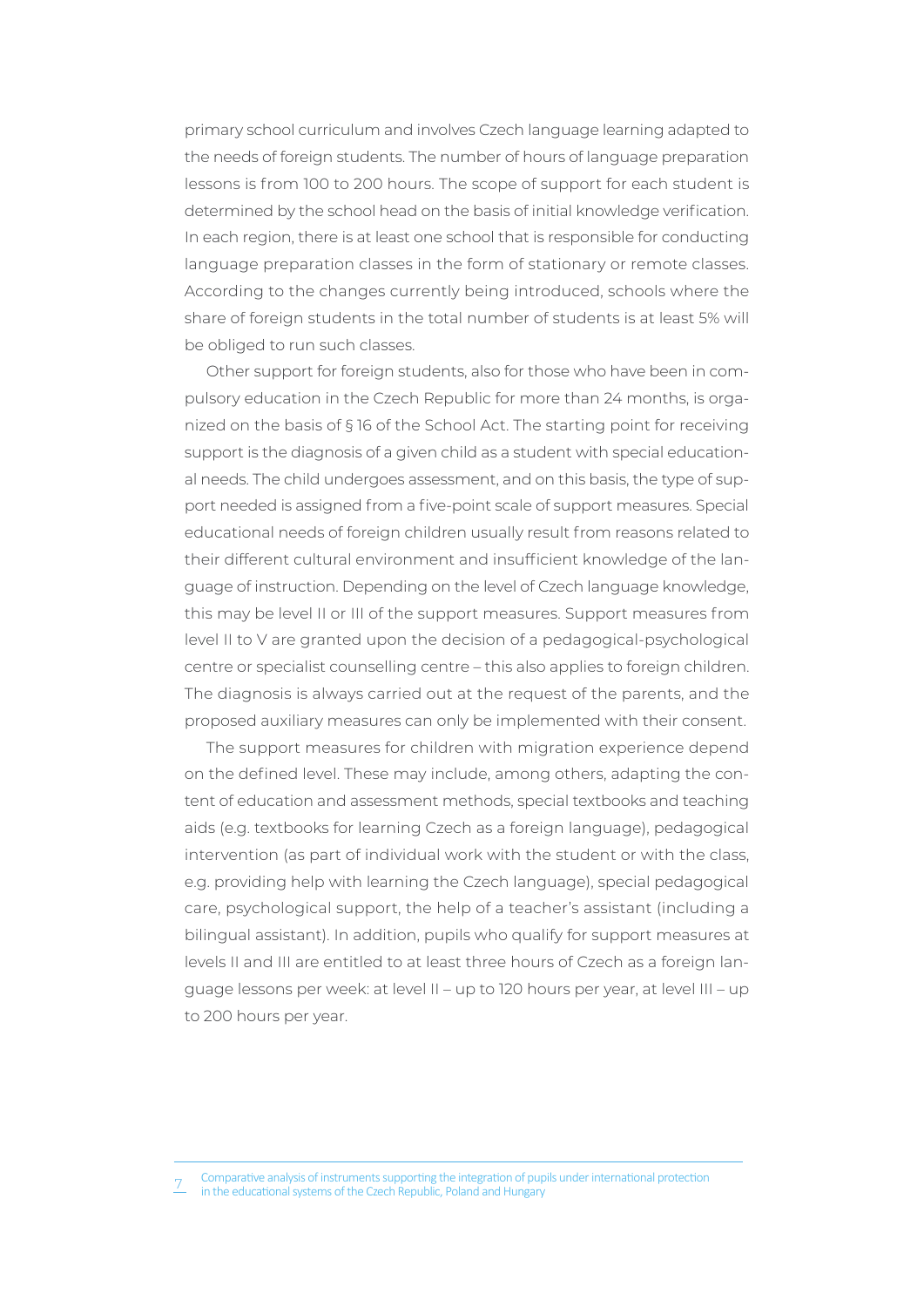The regional centres of the National Pedagogical Institute offer newly arrived foreign students the support of adaptation coordinators. The coordinators accompany the child, introducing them to the school reality during the first four weeks from the moment they start learning. They help them to get acquainted with the school and the class (with organizational issues, functioning norms and principles, orientation in the school space, etc.). They also participate in Czech as a foreign language classes. The coordinators may be employees of the school or may be employed elsewhere. This form of support is very popular among schools and currently exceeds the possibilities offered by the Institute.

# 1.3 Czech education policy towards the integration of children under international protection

The institution responsible for the integration of foreigners in the field of education is the Ministry of Education, Youth and Sports. The ministry is also responsible for the care of minor foreigners who have found themselves in the Czech Republic without legal guardians. The ministry is the founder of a centre for children with migration experience (Zařízení pro děti cizince), which provides full direct support to unaccompanied minors.

In 2014, the National Pedagogical Institute (NPI) was established. It is managed directly by the Ministry of Education, with financial support from the Ministry of the Interior. The Institute is a centrally organized support system for schools and educational institutions teaching children with migration experience. It has branches in every region. It offers a wide range of support for schools and teaching staff in methodology, information, counselling and organization related to the education of foreign children. The Institute develops and implements educational programmes focusing on increasing teachers' competencies in this area. It also provides an e-learning programme for teaching Czech as a foreign language.

The National Pedagogical Institute offers support for adaptation coordinators as well as translation and interpreting for schools and pedagogical counselling centres. It runs an online portal which is an important source of information (available at: http://cizinci.npi.cz). It is constantly supplemented with up-to-date information, methodological and didactic materials as well as professional articles from all areas of the education of foreign students. There are teaching materials and methodology sheets available for free download. It provides useful information and ready-to-use forms for schools,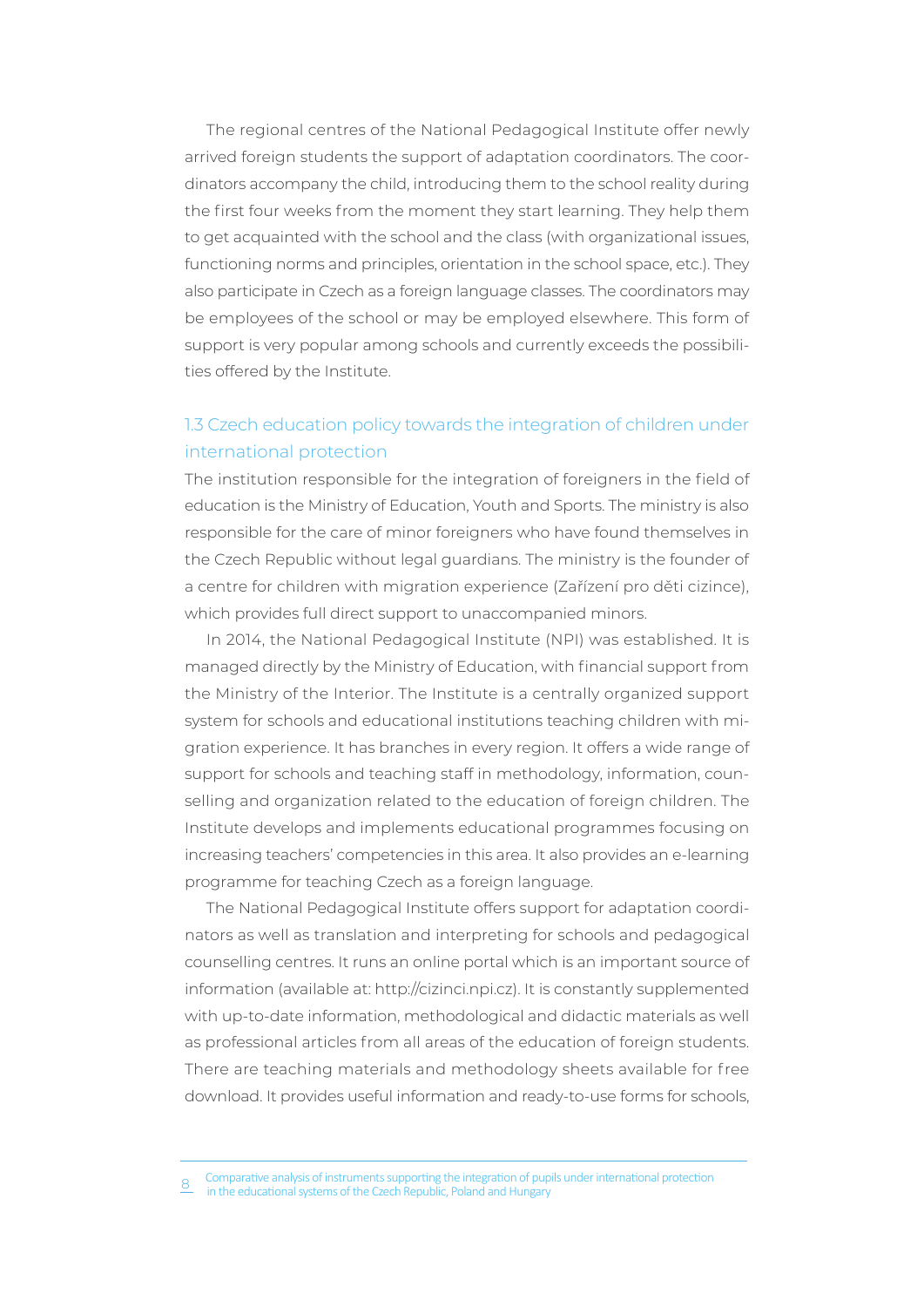which are translated into different languages. The Institute's branches are responsible for networking local entities related to the education of migrant children at the regional level.

The activities of NPI are implemented in cooperation with META o.p.s. - Association for Opportunities of Young Migrants. META is a non-profit organization, which provides many methodological and diagnostic materials, translated documents, forms and current information. It supports most of the changes in the education system for foreign children, including those under international protection.

The Ministry of Education, Youth and Sport had annually announced the Development Programme "Support for the education of foreigners at schools" which financed activities related to the education of children with migration experience. As of 2021, the programme is no longer announced. The formula for financing activities in this area is changing - according to the Ministry, this will help to implement them more systematically.

### 1.4 Educational situation of children under international protection during the COVID-19 pandemic

During the COVID-19 pandemic, no specific measures were taken to address children with refugee experience. The National Pedagogical Institute of the Czech Republic regularly published (on its pedagogical support portal) materials and translations on epidemiological measures introduced by schools and the organization of distance learning (in 14 different languages) and other translated documents which schools can use in communication with foreign students and their parents.

## 1.5 Challenges related to the integration of children under international protection in the educational system of the Czech Republic

An important challenge in the context of educating children with refugee experience is the need to initiate a general, professional discussion on their education and presence in the education system and the need to provide them with comprehensive, systemic assistance that would take into account their specific situation. Adequate linguistic, psychological and social support, as well as their adequate financing, are essential. It is necessary to support local translators and teaching assistants who also work with the family in their environment. Neither their current number nor funding are sufficient.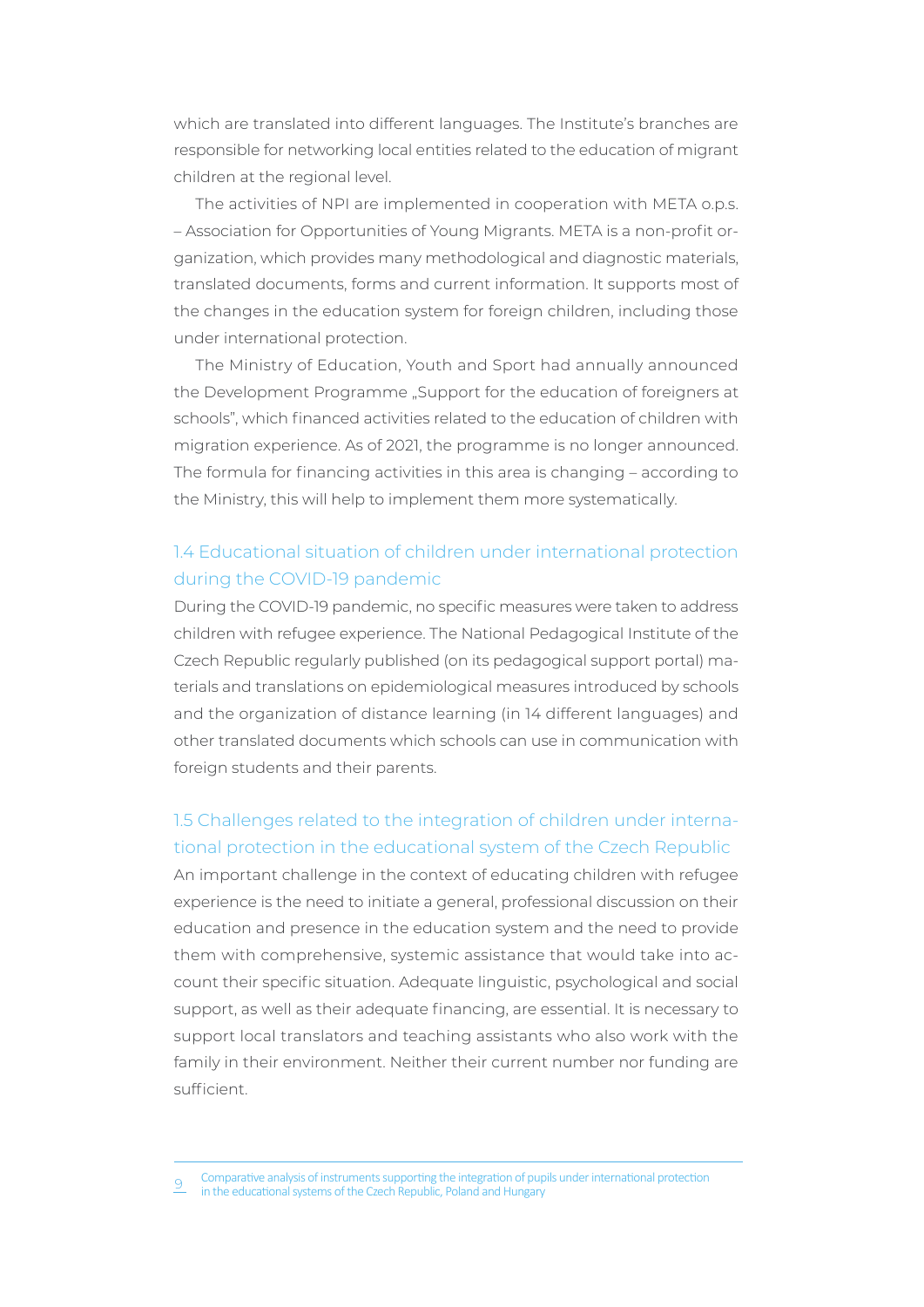Children with refugee experience are identified in the Czech education system as children with special educational needs. On this basis, they can be supported by pedagogical and psychological counselling centres. However, these institutions often do not have sufficient competencies to work with pupils who are beneficiaries of international protection; they are unfamiliar with their specific situation and are under pressure to cut costs. Therefore, it happens that they issue recommendations for support measures at a lower level than the student requires and is entitled to get. As a result, he or she does not receive sufficient language assistance or other support measures (e.g. in the form of a teaching assistant). In such a situation, the school faces the need to provide assistance from its own resources or to independently seek funds for this purpose.

It is necessary to provide more training courses for bilingual assistants, teachers of Czech as a foreign language and for teachers and school principals. A coherent procedure for placing foreigners in the education system should also be developed – at present, each school prepares it independently. As a consequence, some schools have detailed plans and a support system, while others have virtually nothing. The procedure should cover not only the student but also the family, along with a plan for working with them.

Currently, in the Czech Republic, changes in the organization of teaching Czech as a foreign language and the method of financing are entering into force. The year 2021 is a transition year, so it is too early to assess the new solutions and the related challenges.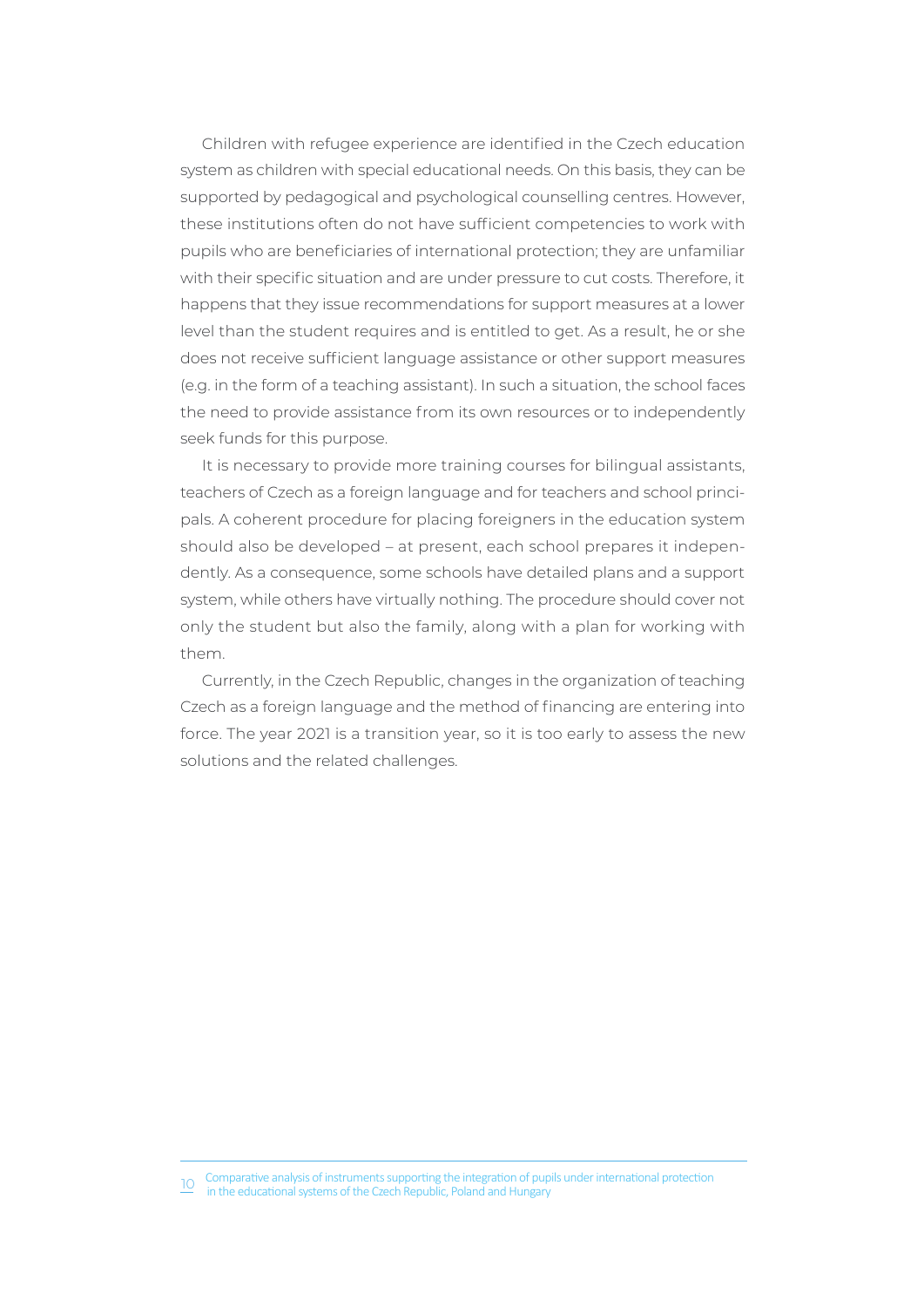#### Chapter 2. Poland

#### 2.1 Education of children under international protection in Poland

The Constitution of the Republic of Poland (Art. 70, sections 1 and 2) grants all children residing in Poland the right to free education in public schools. This right also covers foreign children, including children with refugee experience. Children under international and humanitarian protection and children applying for protection do not constitute a separate group of pupils in Polish legislation. They are treated like all other foreign children. Children without Polish citizenship who are subject to compulsory education (up to the age of 18 or completion of secondary school education) may study in public educational institutions on the same terms as Polish children (Education Law Act, Art. 165, sections 1 and 2).

Polish legislation defines the procedures for admitting foreign children to public educational institutions. Enrolment at schools for children applying for international protection is organized on a continuous basis. According to the Office for Foreigners, this should take no longer than two weeks after arrival at a centre for foreigners. When choosing a school, the location principle applies – children are admitted ex officio to the schools in the district where they live. If one wishes to enrol their child at another school, the decisive factor is whether there are any vacancies there (Regulation of the Minister of National Education of 23 August 2017 on the education of non-Polish citizens and persons who are Polish citizens who have studied in schools operating in the education systems of other countries, § 4, section 1, points 1 and 2). Children are qualified for the appropriate class on the basis of their school records. If a student arriving from abroad is unable to submit the required documents, he or she is assigned to the appropriate class on the basis of an interview, the student's age, the parent's opinion or – in the case of adult students - his or her own opinion (§§ 11 and 12). Ultimately, it is the school head who decides which class a student should be in and which criteria should be considered the most important.

Data on the number of foreign children is collected through the nationwide Educational Information System. On its basis, it can be concluded that in March 2021, there were 278 children under international protection, 474 under humanitarian protection and 247 seeking protection enrolled in elementary schools. As for secondary schools, there were 66 beneficiaries of international protection, 118 beneficiaries of humanitarian protection and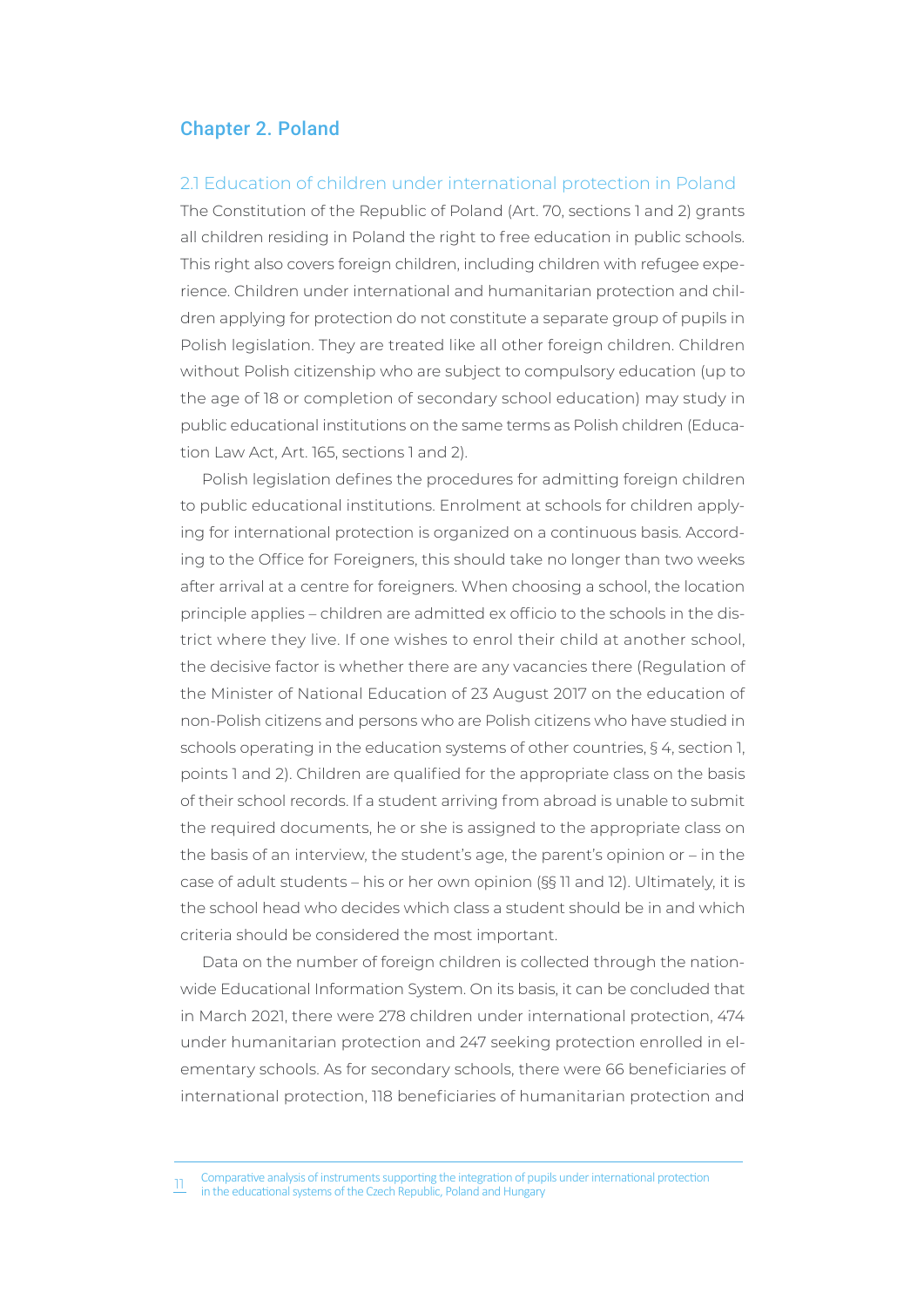140 asylum seekers. The analysis of this data and comparing it with other information shows that the system of collecting information on foreign students is flawed and the data are not complete. This is mainly due to the difficulties in determining the legal situation of a given student by the school staff.

### 2.2 Instruments supporting the integration of children under international protection into the Polish educational system

The provisions of Polish law provide for specially dedicated support for children coming from abroad consisting of additional classes in Polish as a foreign language, remedial classes in other subjects, help of an assistant, and in the form of preparatory departments (Education Law, Art. 165, Regulation of the Ministry of National Education of 23 August 2017, § 16-19).

Polish as a foreign language and remedial classes in other subjects are organized by the school for all children coming from abroad who do not know Polish or know it at a level insufficient to study in an efficient way both for foreign children and Polish children returning from abroad (beneficiaries of international protection are not indicated as a special group). Classes can be organized individually and in a group. Polish as a foreign language classes should be held at least two hours a week, and the total number of supplementary lessons (Polish and remedial classes) cannot exceed five hours per week per student. There is no information on the number of children participating in particular activities and their effectiveness. The Supreme Audit Office indicates that in the schools it had audited, these classes were often organized insufficiently and without taking into account the needs and capabilities of students (Supreme Audit Office, 2020).

The help of an intercultural assistant (teacher's aide) is addressed to students who are not Polish citizens and do not know the Polish language at a level sufficient to study. Persons employed in this role must speak the language of the student's country of origin. Pupils may use this help for no longer than 12 months. It is difficult to calculate the number of people employed as intercultural assistants. Experts estimate that in total it is a group of 60-70 people (working with all foreign children). It should be emphasized that the vast majority of teaching assistants are employed not by schools, but by non-governmental organizations as part of projects co-financed by the European Union or other funds.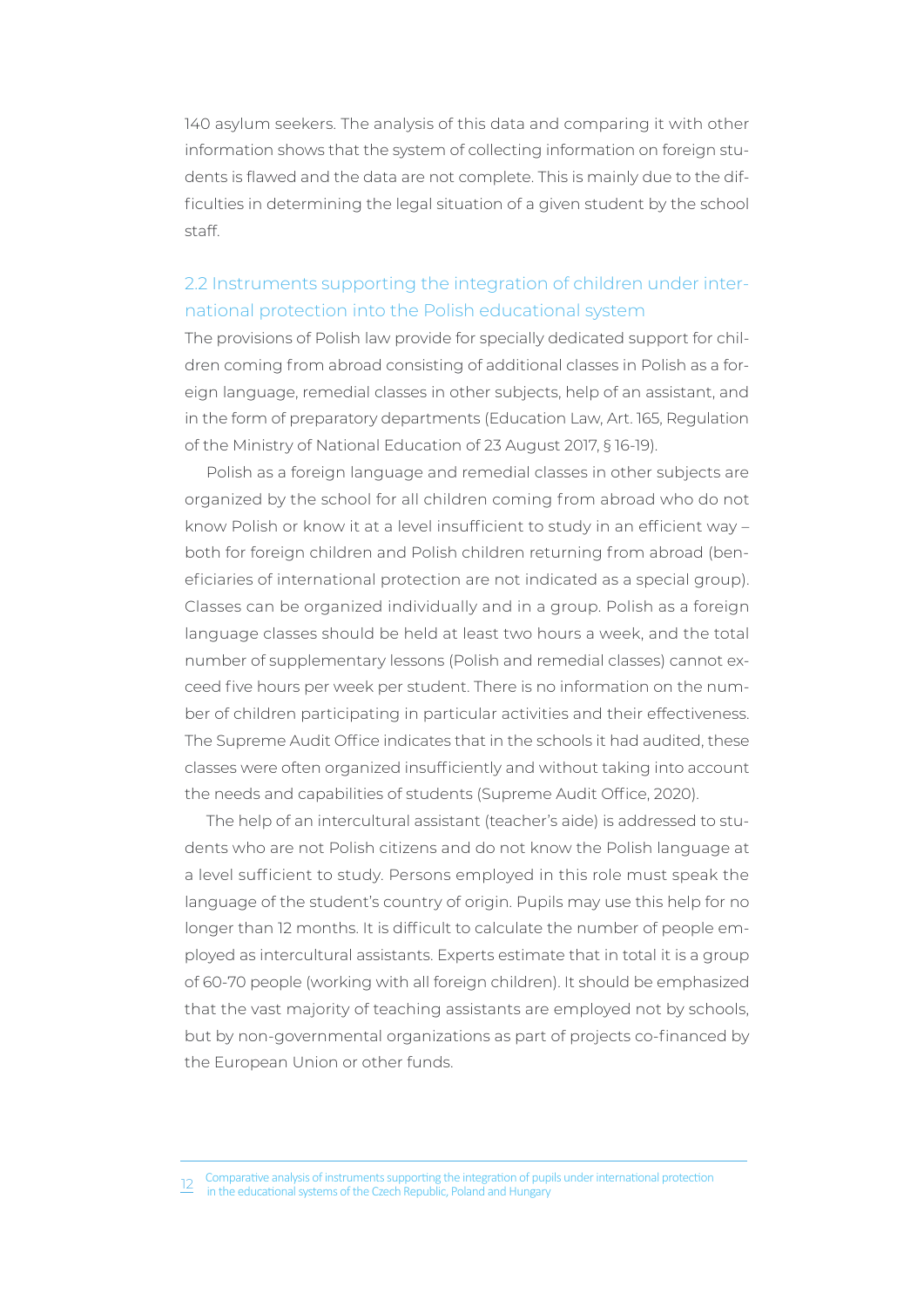Polish schools have the possibility of establishing preparatory departments for children coming from abroad. Their aim is to ensure appropriate conditions of education and adjust its organizational form to the needs and possibilities of children who are adapting to education in Polish schools. Classes in the departments may be conducted with the support of a person who speaks a language known by the children (an intercultural assistant). The number of pupils in a department cannot exceed 15. Classes are conducted according to the curricula implemented at schools, with the adaptation of methods and forms of implementation to the individual learning and development needs and psychophysical abilities of the pupils. Polish as a foreign language classes are held at least three hours a week. The curriculum for the implementation of compulsory education ranges from a minimum of 20 hours a week in grades 1-3 of elementary school to a minimum of 26 hours a week in secondary school. Lessons in combined classes are allowed. In 2020, there were 61 preparatory departments with 658 students coming from abroad.

## 2.3 Polish education policy towards the integration of children under international protection

Children with refugee experience are treated by the education system in accordance with the rules relating to children coming from abroad, including Polish children. There are no dedicated specific solutions that would take into account their special needs. There are also no mechanisms to monitor the educational policies, legislation, programmes and educational practices aimed at children under international protection and asylum seekers. There are no activities monitoring the educational results of this group of pupils.

The Ministry responsible for education does not conduct any information or educational campaigns that would promote information about the situation of children with refugee experience. A few activities are undertaken by the Centre for Education Development (ORE), which is the national teacher training institution. ORE systematically organizes training courses for teachers concerning work with students with migration experience.

In accordance with Polish legislation, the authorities running schools in which foreign children study may apply for an increased educational subsidy. However, this applies only to pupils of preparatory departments and those benefiting from additional Polish language learning. In practice, these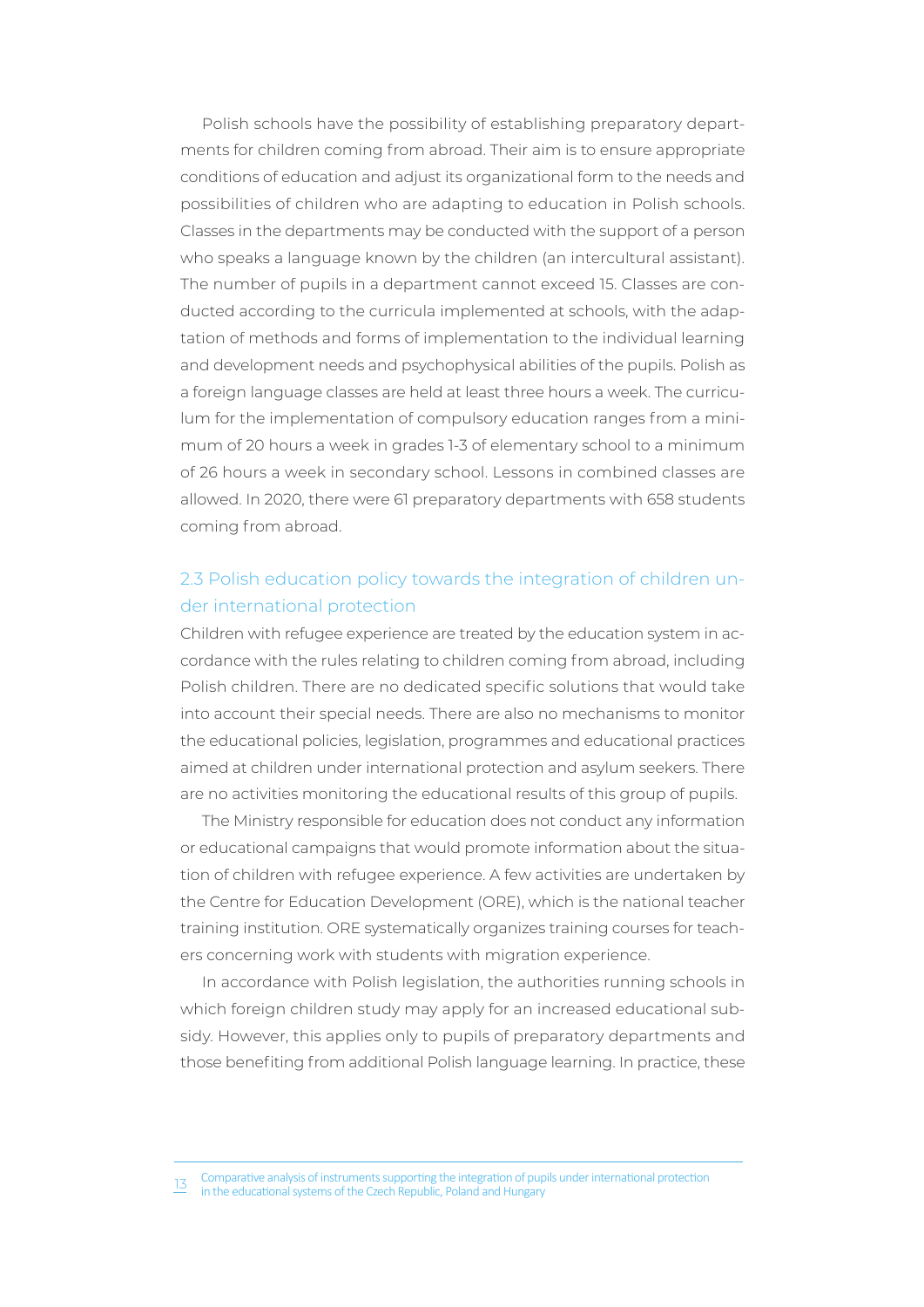funds are part of the overall budget allocated to education. The local governments are not obliged to allocate them to support foreign students.

## 2.4 Educational situation of children under international protection during the COVID-19 epidemic

Remote teaching, introduced as a result of the COVID-19 epidemic, had a significant impact on the education process in general and also for children under international protection and asylum seekers in Poland.

The main problem faced by children and their parents was their access to the technical equipment necessary to participate in remote classes. The Commissioner for Human Rights (Ombudsman) pointed to the particular difficulty in this area for asylum seekers living in centres for foreigners and in quarded centres of the Border Guard. Another major difficulty was that remote education was conducted entirely in Polish, which was a challenge for students and their parents, who were not able to help their children in learning (Letter of the Ombudsman of April 24, 2020, to the Minister of National Education). In this situation, a large part of teachers' tasks were shifted to intercultural assistants (at schools cooperating with assistants).

No systemic support measures on the part of the state were taken. The responsibility for this rested primarily with schools, parents and non-governmental organizations (Dąbrowa, 2020).

## 2.5 Challenges related to the integration of children under international protection in the educational system of Poland

A major challenge for the education of children under international protection in Poland is the lack of appropriate (also long-term) policies – there is no formal long-term strategy involving all concerned partners (ministry, educational institutions, research institutions, expert organizations, representatives of schools and local authorities) to facilitate the integration of beneficiaries of international protection through education. At the central level, there is no mechanism for monitoring and evaluating educational policy and the educational outcomes of children and teenagers. There are no permanent anti-discrimination or intercultural education classes in the school curricula that could sensitize Polish students to the situation of children with refugee experience.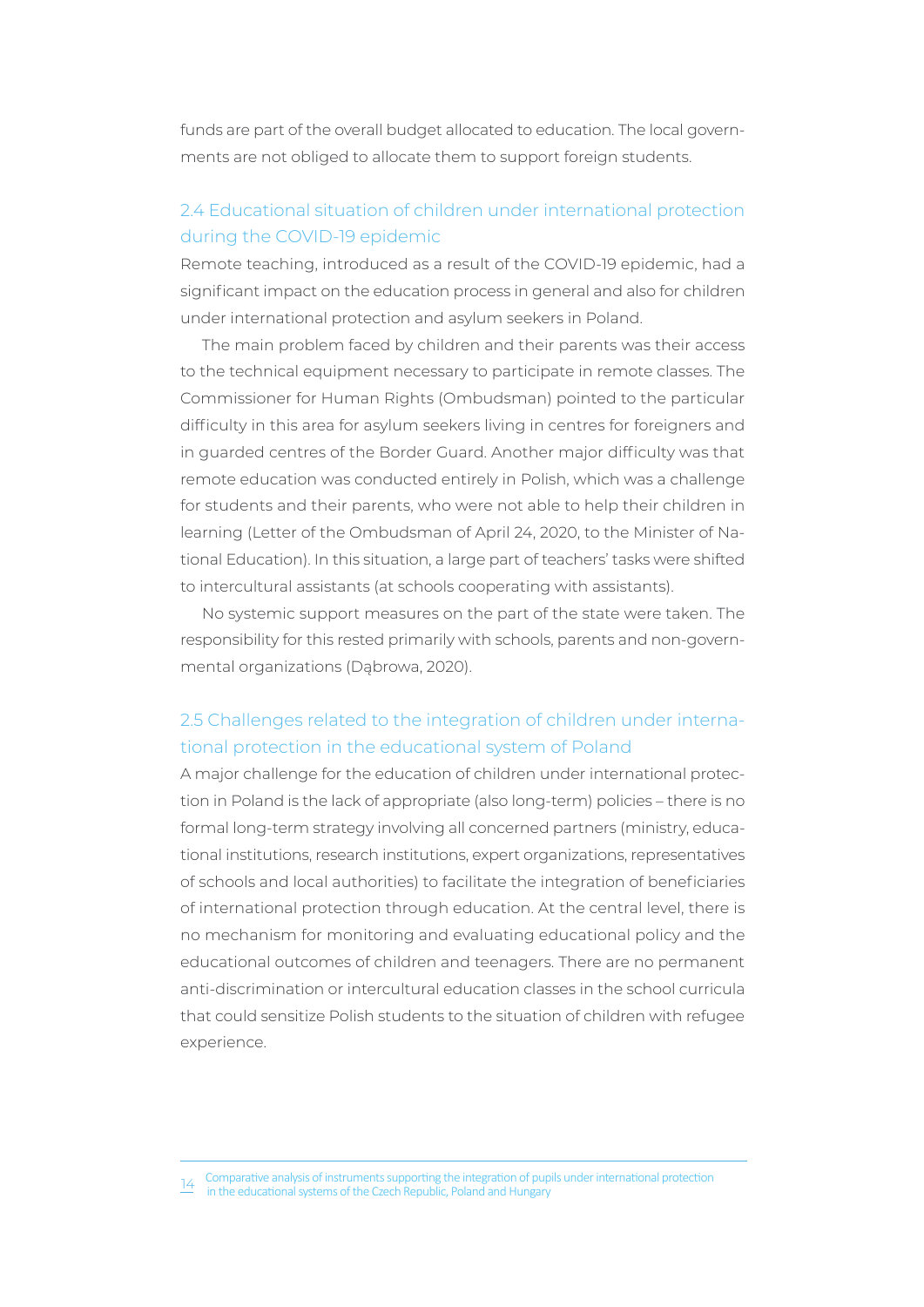As the report of the Supreme Audit Office shows, the existing legal provisions do not guarantee adequate support for children with migration experience. The inspections carried out in twenty-six schools educating foreign children indicate that they are not sufficiently prepared to effectively teach and support this group of pupils. Schools and teaching staff still lack competencies and skills in the field of educating foreign children and do not have adequate funds for this purpose.

Practice shows that intercultural assistants are one of the most effective ways of supporting children with migration experience. Despite the fact that legal regulations have allowed schools to employ people in this role since 2010, it is still not a widely used solution. This is due both to ignorance of the guidelines in this area and insufficient financial resources for this purpose.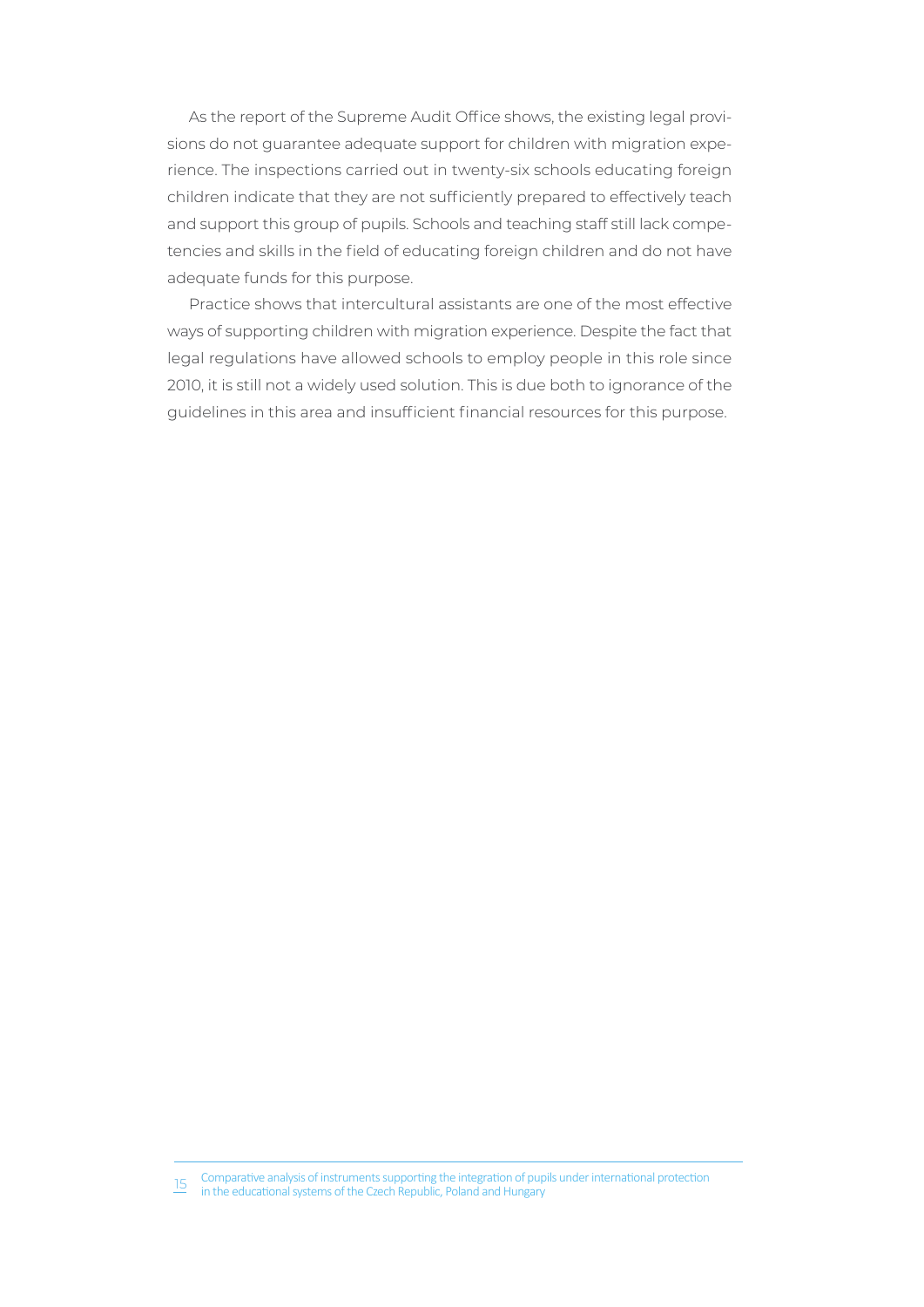#### Chapter 3. Hungary

#### 3.1 Education of children under international protection in Hungary

Access to education for children with refugee experience in Hungary is regulated by Act CXC of 2011 on National Public Education (2011. évi CXC. törvény a köznevelésrol). According to its provisions, every child of compulsory school age (from 6 to 16) must attend institutional education (section 92, point 1 (a); Langer-Buchwald, 2019, p. 442). Children who have been granted international and humanitarian protection as well as children applying for refugee status have access to education under the same conditions as Hungarian children. This does not apply to post-secondary and higher education – in this case, persons within the asylum procedure are not entitled to free access to post-secondary and higher education. The remaining groups (persons granted refugee status, subsidiary protection or humanitarian protection) face barriers in the form of a lack of knowledge of the Hungarian language and difficulties in having their previous education recognized which would entitle them to start education at a given level. As a result, asylum seekers over the age of 16 are not allowed to attend school until they are granted international protection. In practice, however, it depends on the availability of places in schools admitting foreign children (The Asylum Information Database, 2021).

The system of collecting data on the number of foreign children at different stages of education has many gaps, which makes it difficult to estimate the exact number of students from particular groups in different types of institutions. Schools report the number of admitted foreign children to the competent authority (the Education Authority), which provides aggregated data on asylum seekers and beneficiaries of international protection. According to the Office, in the 2020/2021 school year, there were 29 asylum seekers and beneficiaries of international protection enrolled in kindergartens, 69 in elementary schools and 56 in secondary schools (in Hungary there is no distinction between lower and upper secondary education). In 2021 (as of July 6), three people with tolerated status and four refugees studied at Hungarian universities.

Public education legislation declares focusing on the special needs of children with integration difficulties. Nevertheless, beneficiaries of international protection are not identified as a group that needs special attention in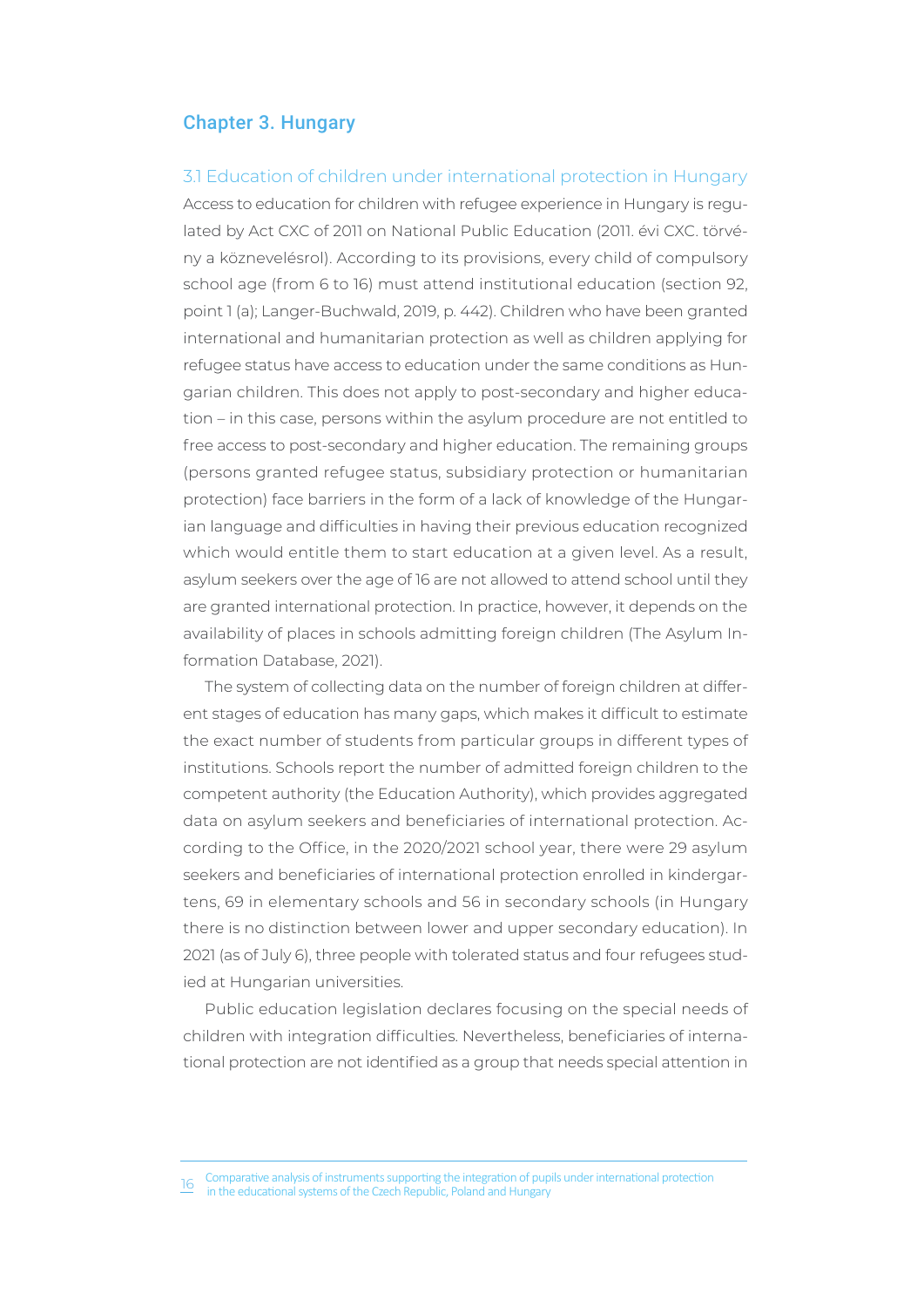this regard. There are also no educational programmes available to address the specific needs of this group. The state does not provide schools with any assistance in the admission and education of beneficiaries of international protection.

Hungarian legislation does not condition any special procedures for admitting children with refugee experience to schools (e.g. national criteria for assessing their level of education and prior learning, carrying out an assessment with an appropriate translation or in the child's first language, assessment guidelines in the absence of documents from the country of origin, etc.). Assigning foreign students to a given class is a decision of the school head who takes into account the number of school years the student has already completed, their level of knowledge of the Hungarian language, but also available places in individual classes and their composition. It is best to place children in grades according to their age, but in practice, they can sometimes be placed a year or two lower in order to give them the opportunity to learn Hungarian, especially if the pupil is planning to take the final exams (Hetzer, 2018, p. 28).

As a rule, beneficiaries of international protection do not face administrative barriers during the procedure of admitting children to schools. Asylum seekers are an exception, in whose case the decisions made by school authorities regarding their admission to a given institution or not are discretionary.

### 3.2 Instruments supporting the integration of children under international protection into the Hungarian educational system

Hungarian legislation does not provide for special support for foreign children attending educational institutions in the field of learning Hungarian or other programmes supporting their adaptation at school. Only a few schools and non-governmental organizations organize Hungarian language lessons on their own – without state support (both organizational and financial).

The only help children under international protection can count on when attending schools is the free provision of school textbooks. Pursuant to the provisions of the Public Education Act, a citizen of a country other than Hungary is entitled to free textbooks under the same conditions as Hungarian citizens (Langer-Buchwald, 2019, p. 442).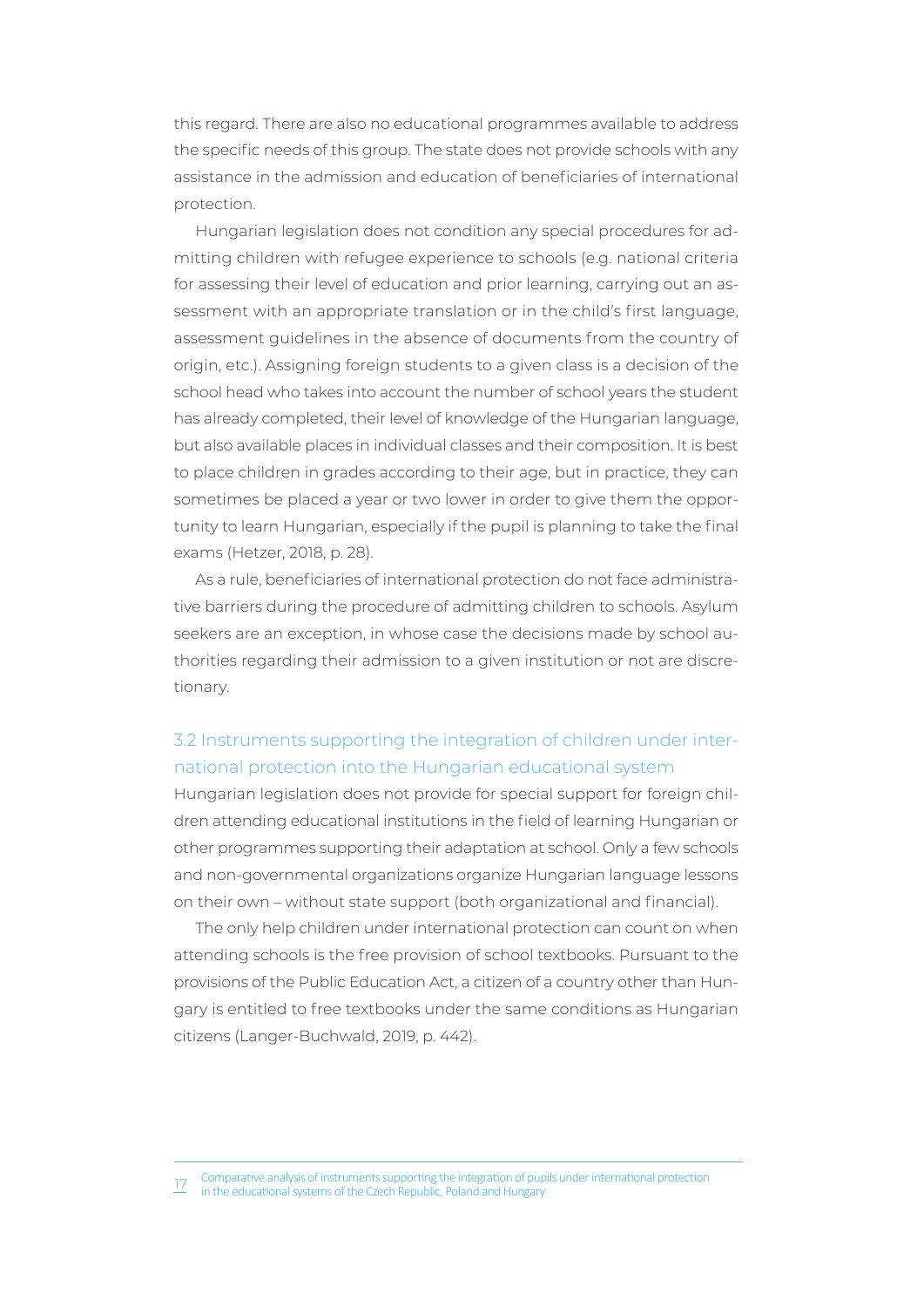There are also no educational programmes to prepare the teaching staff to work with children who are beneficiaries of international protection. There are no specialized training courses on the specific needs of this group of pupils.

## 3.3 Hungarian education policy towards the integration of children under international protection

The Ministry responsible for education (Emberi Erőforrások Minisztériuma/ Ministry of National Resources) has not adopted any mechanism enabling the inclusion of beneficiaries of international protection into mainstream education policy. There is a lack of coordination between government institutions and regional and local education authorities and school councils as far as the education of beneficiaries of international protection is concerned. There are no partnerships in the field of education with specialized NGOs. The state undertakes no actions which would be aimed at raising public awareness of the specific situation of beneficiaries of international protection.

In January 2018, the government decided to withdraw almost all calls for proposals under the national Asylum, Migration and Integration Fund (AMIF) programme, and since then, it has not announced new calls to support activities in the area of access to education for beneficiaries of international protection. In practice, this means that since July 2018, AMIF-financed projects in this area have not been implemented in Hungary. The state budget also does not allocate other funds for targeted educational activities for beneficiaries of international protection.

## 3.4 Educational situation of children under international protection during the COVID-19 epidemic

There is no dedicated support for children under international protection, and the problems of this group are not recognized by local and national authorities. Some local governments have provided computer equipment for students who have difficulty accessing remote education. Refugee children were given tablets or laptops, but this support was not specifically targeted at foreigners, including refugees, but generally at students who had difficulties with technical equipment. Help is organized by the Hungarian Association for Migrants Menedék – online mentoring and psychological support for refugee children was provided.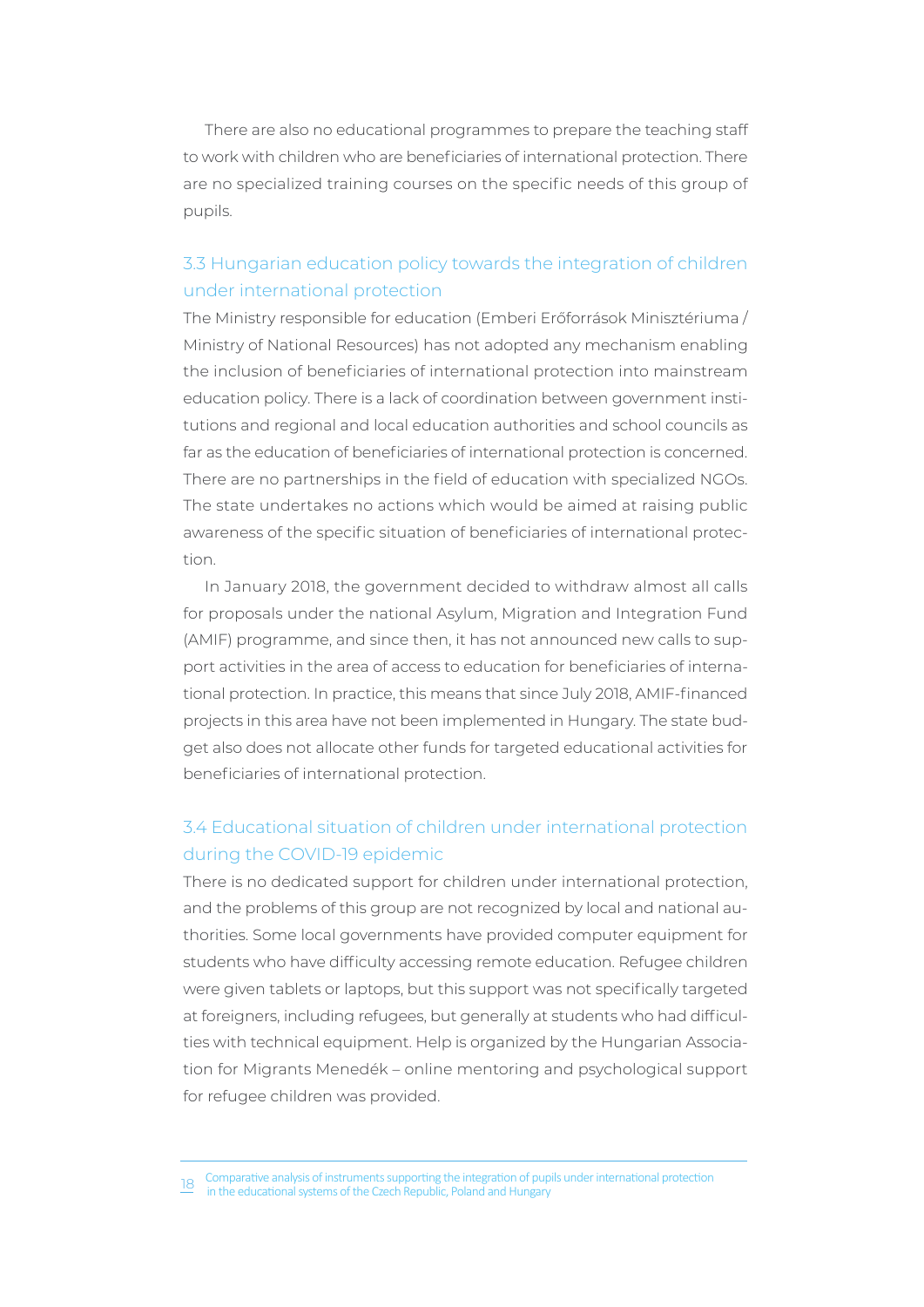### 3.5 Challenges related to the integration of children under international protection in the educational system of Hungary

The biggest challenge in the education of refugee children in Hungary is the lack of systematic activities supporting the education and integration of children under international protection, especially Hungarian language courses and educational programmes introducing them to the education system. There are no such activities carried out on the part of the state. Such activities are undertaken only by a few schools and non-governmental organizations (without government funding). Another serious problem is the lack of specialist training for teachers in the specific needs of foreigners. especially of persons under international protection.

The education of children asylum seekers is also a challenge. The experience of the Menedék Association shows that many local schools are reluctant to accept foreign children. The reason is that the schools are not prepared to educate children seeking asylum and beneficiaries of international protection. Some schools report that Hungarian parents are unfavourable to the prospect of accepting these children. It also happens that schools admit asylum seekers only to separate classes, but without providing them with an appropriate educational programme and only for two hours a day (Hungarian pupils spend 5-7 hours a day at school) (The Asylum Information Database, 2021).

Until May 2020, educating children in transit zones was a big challenge. From September 2015, and especially in spring 2017 and May 2020, asylum seekers (including children with their families and unaccompanied minors aged 14 and over) were usually placed in transit zones. The authorities provided them with education, but the schools operating there did not fit into the Hungarian education system. Therefore, education in transit zones was not considered to be formal public education. Schools in transit zones only had a temporary operating license and the school certificates they issued are not valid in Hungary. In May 2020, the government decided to close the transit zones. All foreigners placed there were accommodated in other open or semi-open facilities.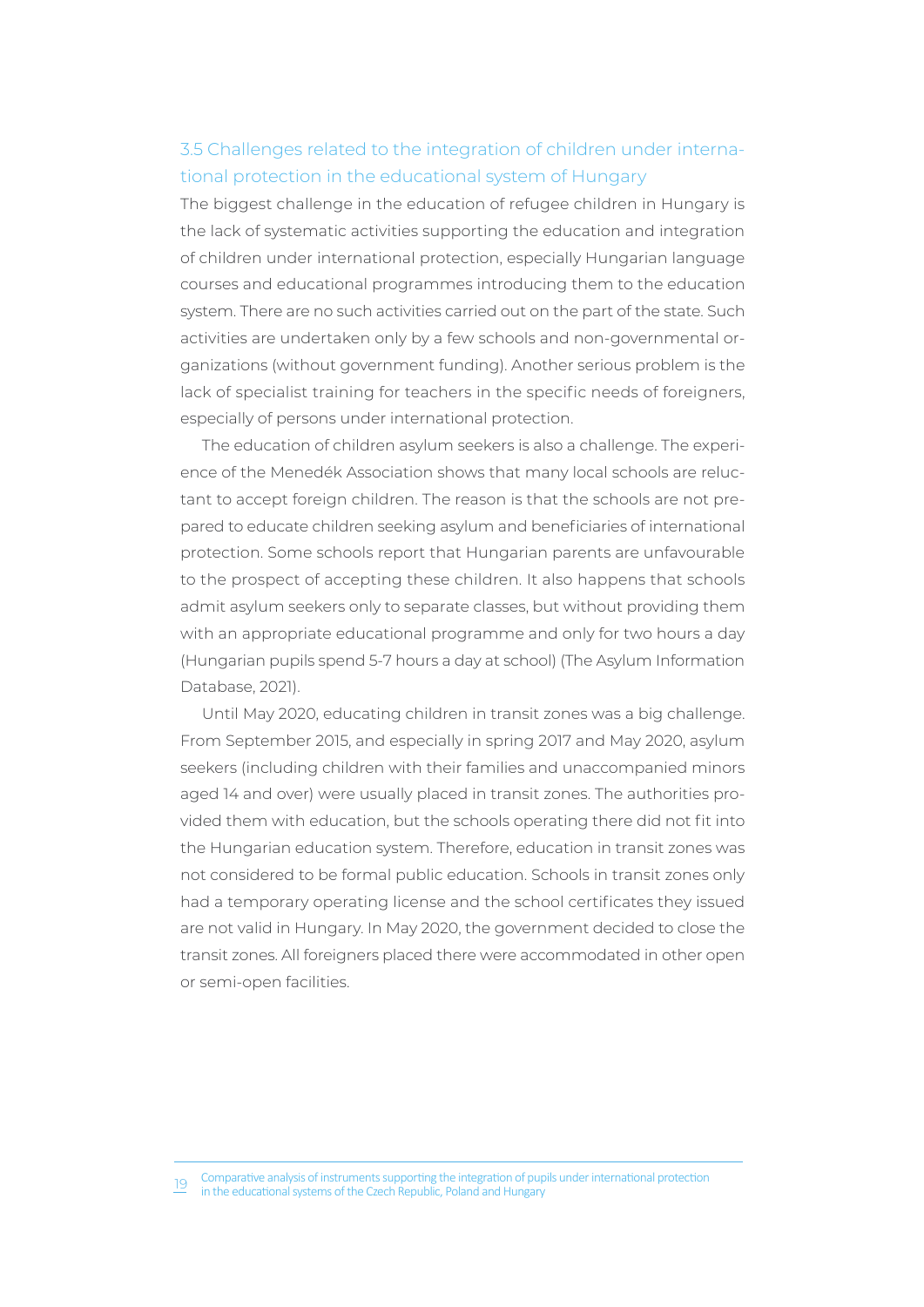#### **Conclusions**

Legal regulations in the Czech Republic, Poland and Hungary guarantee free access to education to all children covered by compulsory education. This also applies to children with refugee experience, who can receive education on the same terms as nationals of the countries. However, it should be emphasized that this does not guarantee that adequate support will be provided to children under international protection, and in practice, this area needs to be improved in each of the countries described.

In the three analysed countries, the number of students with refugee experience is not high. Nevertheless, it is difficult to collect detailed data on the exact size of this group of children, their legal situation, gender, etc. This makes it difficult to perceive them as a separate, specific category of students, with specific needs and problems, importantly, different from those experienced by other children with migration experience. This difference mainly concerns the legal situation of the children and their families, frequent traumatic experiences (in the country of origin, but also during flight and travel) and the compulsion to leave their homes. These factors influence their psychological situation and the process of adapting to life in a new country.

Failure to perceive the distinctiveness of children under international protection and asylum seekers makes it difficult to adequately support them and to select appropriate methods and tools for their assistance and education. It also results in insufficient measures to support schools educating children with refugee experience and those addressed to the teaching staff. It is necessary to provide teachers, educators and school management, as well as employees of pedagogical counselling centres, with training that would familiarize them with the specific situation of refugee children and instruct them how to provide adequate help to such students. Actions already being taken are not sufficiently evaluated, making it impossible to assess their effectiveness and to make improvements.

The analysis of the situation in the Czech Republic, Poland and Hungary shows the need to initiate a general debate on children with refugee experience and the challenges related to their integration into the education

 $20$  Comparative analysis of instruments supporting the integration of pupils under international protection<br> $\overline{2}^\bullet$  in the educational systems of the Czech Republic, Poland and Hungary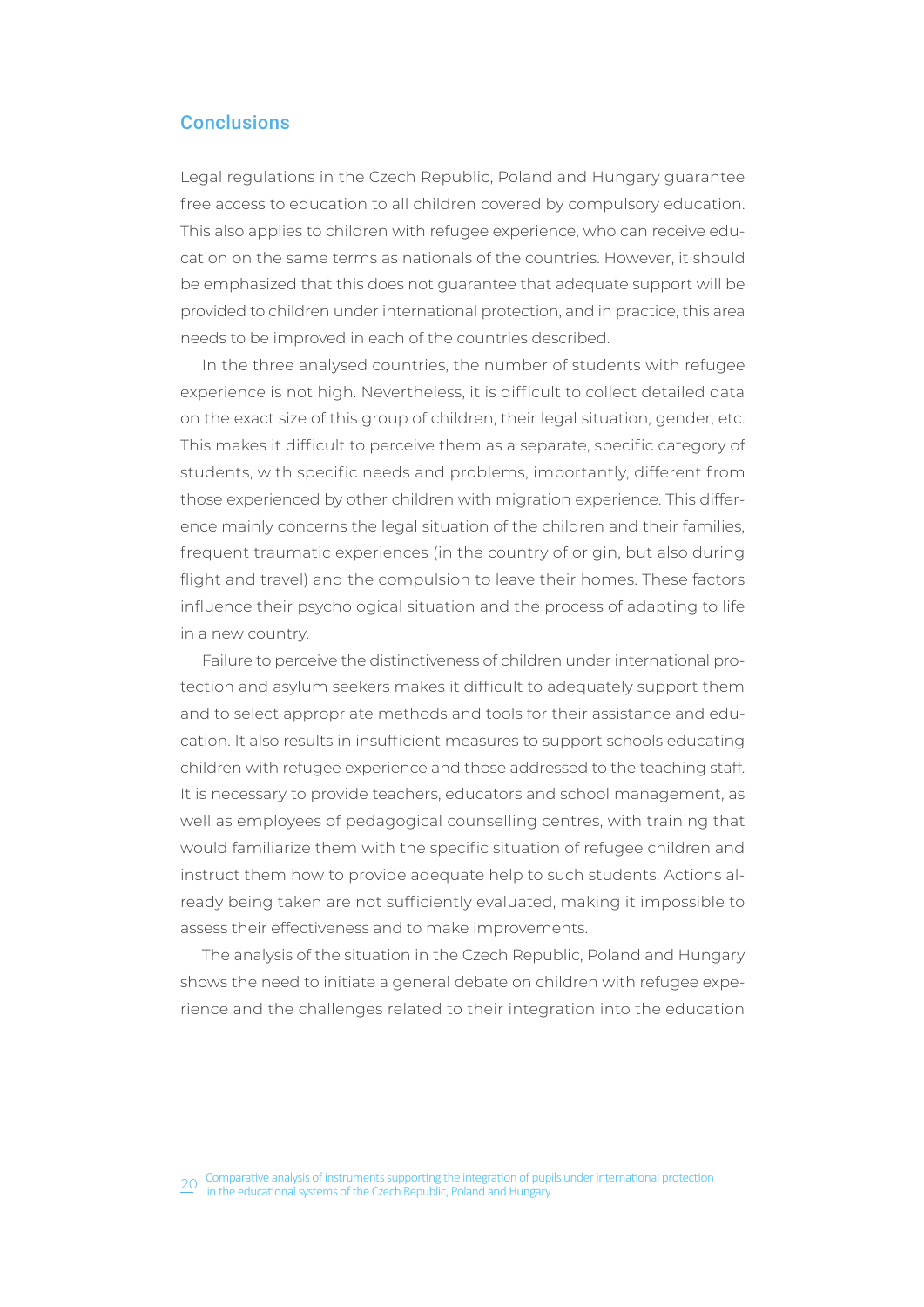systems of these countries. On the one hand, such a debate should sensitize the community to the situation of this group of children, and on the other, provide an impulse to establish professional partnerships for the education of refugee students.

It is advisable for the described countries to learn from each other and draw from their experiences in the field of educating children under international protection. Solutions implemented in the field of language classes and organization of the work of assistants supporting children with refugee experience in Polish and Czech schools, or activities undertaken by the National Pedagogical Institute in the Czech Republic can be a starting point for the exchange of good practices and mutual learning. This will contribute to the development of instruments supporting the integration of pupils under international protection into the educational systems of the Czech Republic, Poland and Hungary, and, consequently, will improve the situation of this particular group of pupils.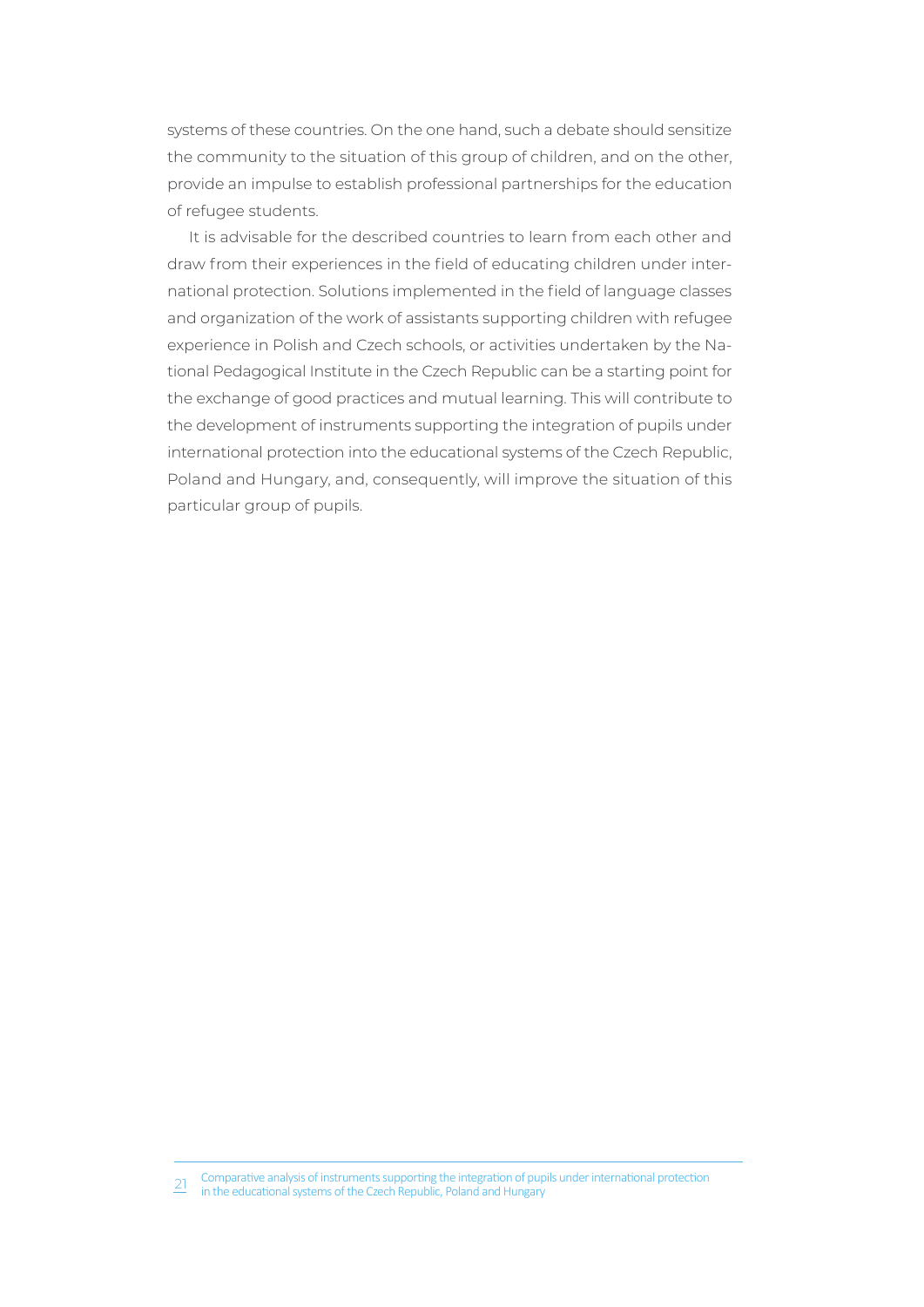# References

- Act CXC of 2011 on National Public Education.
- Act CCIV of 2011 on National Higher Education.
- Directive 2013/33/EU of the European Parliament and of the Council of 26 June 2013 laying down standards for the reception of applicants for international protection (recast).
- Dąbrowa, E. (2020). Sytuacja (edukacyjna) dzieci z doświadczeniem mi*ǐȲƊƧɯǯȁɯǿɩƧɹƊȺǞƵDzȲɯɹɯȺɐɹɩǞƠɹƊȁƵǐȌɹȯƊȁƮƵǿǞƠ!ßX(٧ىפל* Kultura i Edukacja 3 (129), pp. 59-75.
- Directive 2011/95/EU of the European Parliament and of the Council of 13 December 2011 on standards for the qualification of third-country nationals or stateless persons as beneficiaries of international protection, for a uniform status for refugees or for persons eligible for subsidiary protection, and for the content of the protection granted (recast).
- Hetzer, K. (2018). *Going to Kindergarten and School in Hungary A Parent's Guide to the Hungarian Education System. Budapest: Menedék* – Hungarian Association for Migrants.
- Charter of Fundamental Rights of the European Union (2016/C 202/02). Official Journal of the European Union 7.6.2016.
- Konstytucja Rzeczypospolitej Polskiej z dnia 2 kwietnia 1997 roku.
- Langer-Buchwald, J. (2019). The situation of migrant children in the *Hungarian and the Austrian education system: Multilingualism, inter-ƧɐǶɈɐȲƊǶǞȺǿلƊȁƮǞȁɈƵǐȲƊɈǞȌȁى* Hungarian Educational Research Journal, 9(3), pp. 434–461.
- Najwyższa Izba Kontroli. (2020). Kształcenie dzieci rodziców powracających do krajų oraz dzieci cudzoziemców. Informacia o wynikach kontroli. https://www.nik.gov.pl/plik/id.22685.yp.25384.pdf (accessed: 20.05.2021.).
- Rozporządzenie Ministra Edukacji i Nauki z dnia 18 grudnia 2020 r. w sprawie sposobu podziału części oświatowej subwencji ogólnej dla jednostek samorządu terytorialnego w roku 2021.
- Rozporządzenie Ministra Edukacji Narodowej z dnia 23 sierpnia 2017 r. w sprawie kształcenia osób niebędących obywatelami polskimi oraz osób będących obywatelami polskimi, które pobierały naukę w szkołach funkcjonujących w systemach oświaty innych państw.